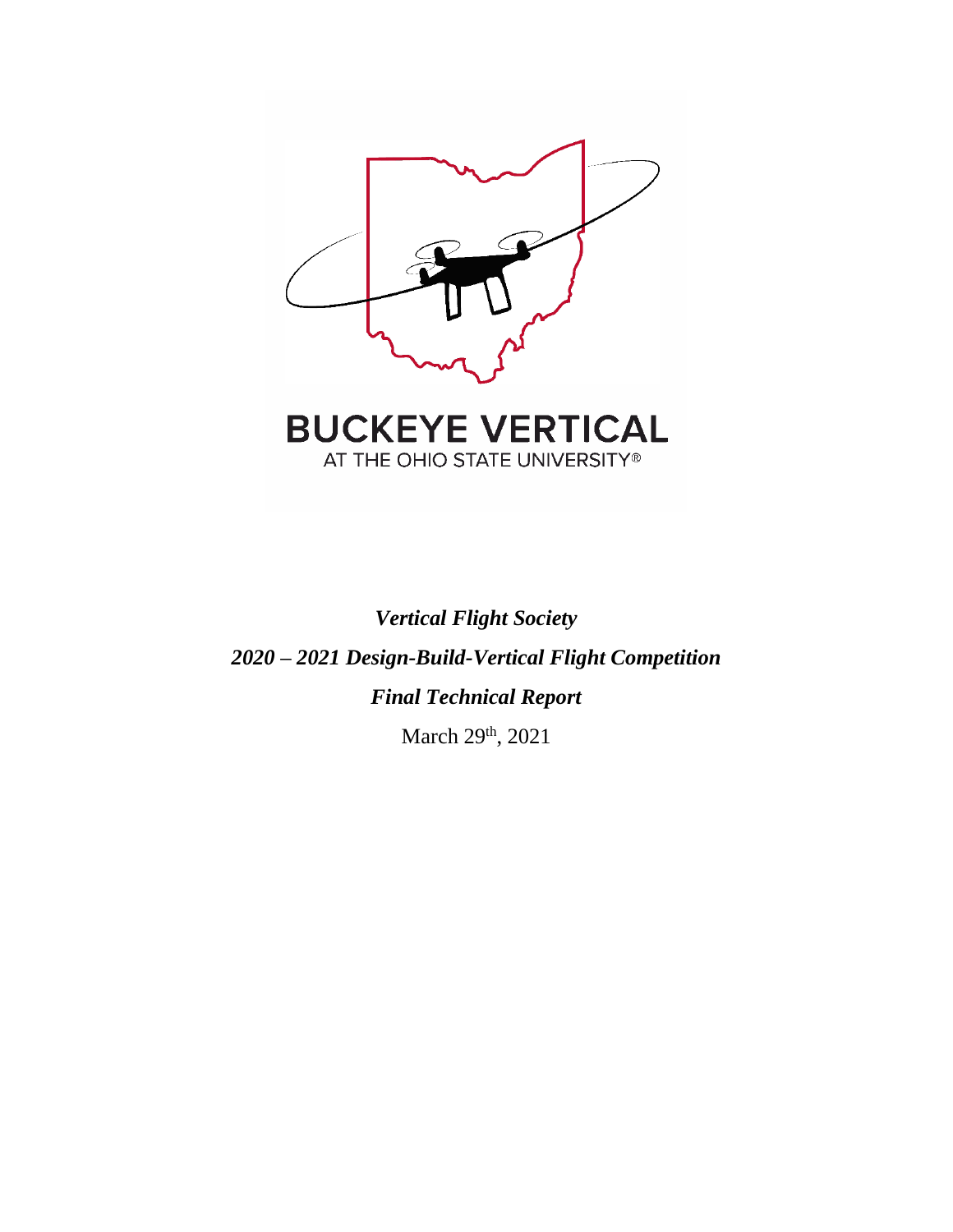# **Executive Summary**

Buckeye Vertical, a student organization at The Ohio State University, was founded to give students the opportunity to explore Advanced Air Mobility (AAM) and Unmanned Aircraft Systems (UAS). One of Buckeye Vertical's main goals is to give students the opportunity to explore and understand this field of study through professional development opportunities and project-based competitions that will support and create a platform of academic enrichment and excellence. AAM is a rapidly growing field and Buckeye Vertical strives to spread awareness and engage the student and Columbus community in a variety of ways regarding vertical flight technology.

The purpose of participation is to build an electric vertical take-off and landing (eVTOL) aircraft and understand its application in the field of Aerospace while developing a report to document the technical intricacies, engineering design challenges, and decisions approached throughout the project. Major design drivers were first mapped out based on the scoring of the competition and established parameters that would guide major decisions. The team designed an aircraft to maximize competition scoring. Goals were set for parameters affecting scoring such as the aircraft's cruising speed, hover time, and weight. The team was able to begin making predictions for the performance and calculations to set design requirements such as minimum thrust, wing performance, and required power draw. Various UAS configurations were considered, and the team narrowed the selection to three final configuration concepts. The three configurations were a quadcopter, hexacopter, and fixed wing tilt rotor design. The team chose to design and build a fixed wing tilt rotor after comparing the design requirements of each configuration with the performance challenges using a house of quality table.

After conducting research on the tilt rotor UAS configuration, conceptual calculations determined the design requirements governing the aircraft's design. By analyzing the force balance on a body, predictions were made for the required rotor thrust and/or wing lift in each of the flight modes of the tilt rotor quadcopter. These modes are takeoff, transition, horizontal flight, and landing. The team utilized the engineering and design process to finalize a design for the aircraft. First, the aircraft design requirements were consolidated during the modeling phase in SolidWorks. The concept of structural integrity vs. weight was emphasized during the design process to correctly select the best materials for the aircraft. Key sub-assemblies including the wing, motor booms, and fuselage were designed separately and later combined into a complete aircraft design. The team developed innovative solutions for the tilt rotor mechanism and wing design for the aircraft after multiple iterations of the design process to allow for maximum efficiency during flight. Aerodynamic analysis conducted with XFLR5 software aided in designing a wing that met the required performance parameters in horizontal flight.

A structural analysis for the aircraft design was also performed to ensure the booms could withstand the aircraft's weight, thrust, and max G-Forces involved during flight. Bolted-joint analysis calculations were also performed to make sure proper size bolts and brackets were used to assemble the aircraft's frames. The reasoning behind the decision to use GR-10/FR4 instead of carbon fiber for the main fuselage frame was also explained by comparing the cost savings and small material specification discrepancies between the two. An analysis of the 3-D printed blocks supporting the booms were also performed to assess the maximum forces the aircraft could withstand before tearout would occur.

The team developed a final parts list to complete the assembly of the aircraft. These parts were selected based on their ability to meet or exceed performance requirements set by the design calculations. This included a comparison and analysis of materials used. During assembly, the team utilized various fabrication techniques including CNC machining and 3-D printing to customize certain parts for the assembly. Finally, the team was able to prepare for final assembly by checking for needed assembly materials and looking for potential integration issues and resolving them before they could stall work on the aircraft. Assembly took place in a lab over several build days, as well as some take-home assembly work. The sub-teams worked together and separately depending on what needed to be accomplished at a particular time in the build process.

Calculations were made to predict mission performance with the selected aircraft performance. These calculations will be used to compare the ideal performance to the actual performance found during flight testing. Sub-system tests, such as avionics power/operation tests and software simulations, were another method of getting ahead of potential issues as early as possible. The team aimed to quickly be able to test the aircraft capabilities during a strict flight-testing agenda. This testing allows for collection of qualitative and quantitative data to reveal issues with the current aircraft that may need fixed and to guide discussion and provide data for future eVTOL iterations.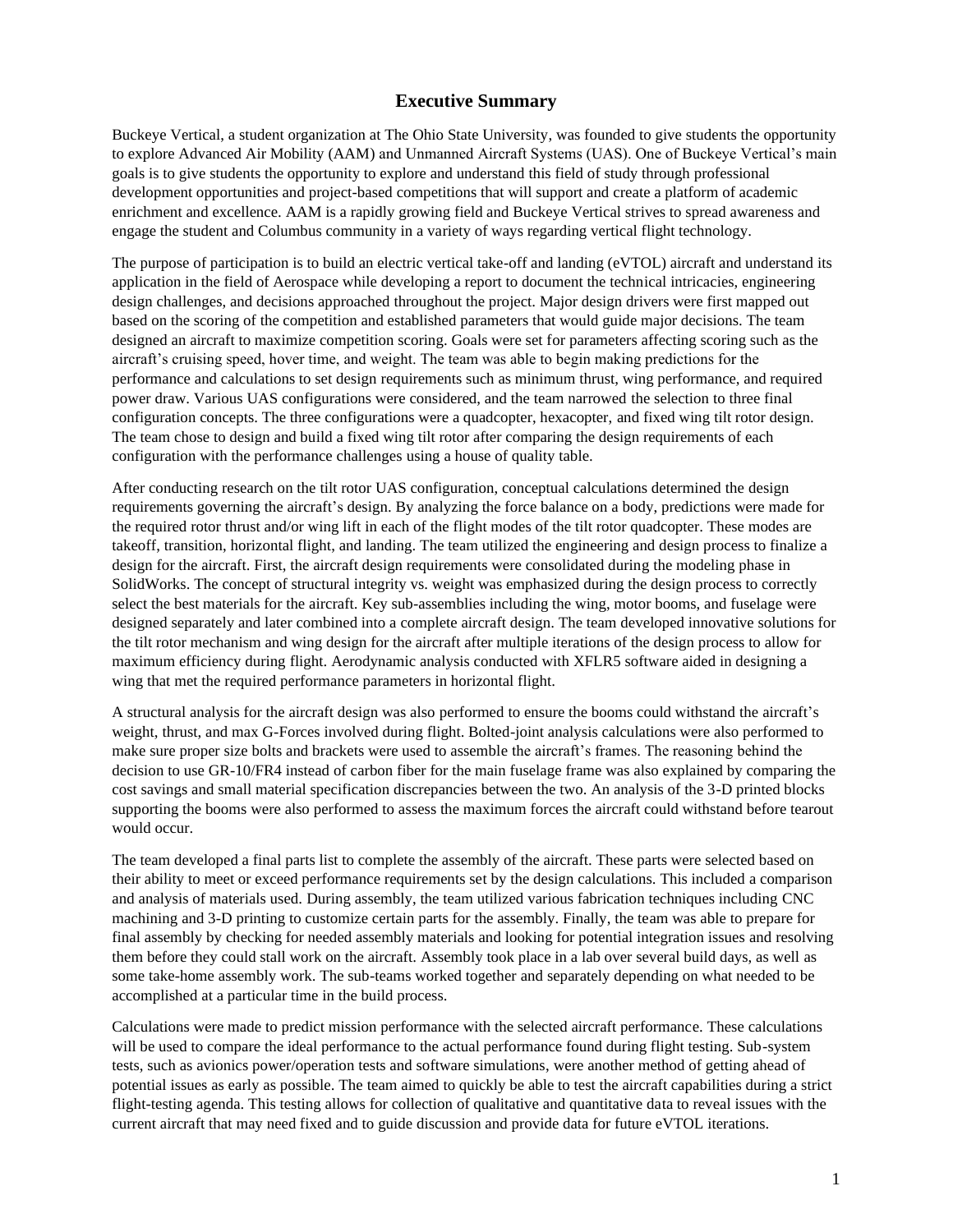

Figure 1: Isometric view of aircraft in vertical flight

## **Management Summary**

To design and build an eVTOL aircraft, a diverse team is required. Buckeye Vertical aimed to build a unique team of individuals, which includes a variety of disciplines and class standings. The versatility in background the team has allows the team to design, construct, and test an eVTOL aircraft to meet the specific challenges set forth by the Design-Build-Vertical Flight Competition. The specific demands of the competition led Buckeye Vertical to form three sub-teams: Structures, Software, and Avionics. Each sub-team has focused on individual elements of the aircraft design as well as component integration. Team organization has been implemented to synergize the output of each sub-team, leading to a cohesive final design. Each sub team has one lead that oversees their group. When a task requires multiple sub teams, the groups work together to come up with the best solution. The team organization is shown in Figure 2.

When looking at the Gantt chart in Figure 3, the second half of the project started on December  $20<sup>th</sup>$  with continued work on the aircraft and the start of the final technical report. The code for the aircraft was beginning to be developed at the same time. By March, most of the parts arrived and the build of the aircraft began. Towards the end of March and start of April the aircraft was to be finished along with the final technical report. Flight testing and work on the presentation followed the completion of the aircraft. The tasks were able to be put into four main categories: conceptual design, detailed design, fabrication, and testing. The conceptual design started on December  $20<sup>th</sup>$  and went until the draft outline for the final technical report. That is when the detailed design started and went until the 3-D blocks were printed. Fabrication started with the blocks being made and the parts being cut to size. The final category, testing, started once the drone was fully assembled and was able to be tested.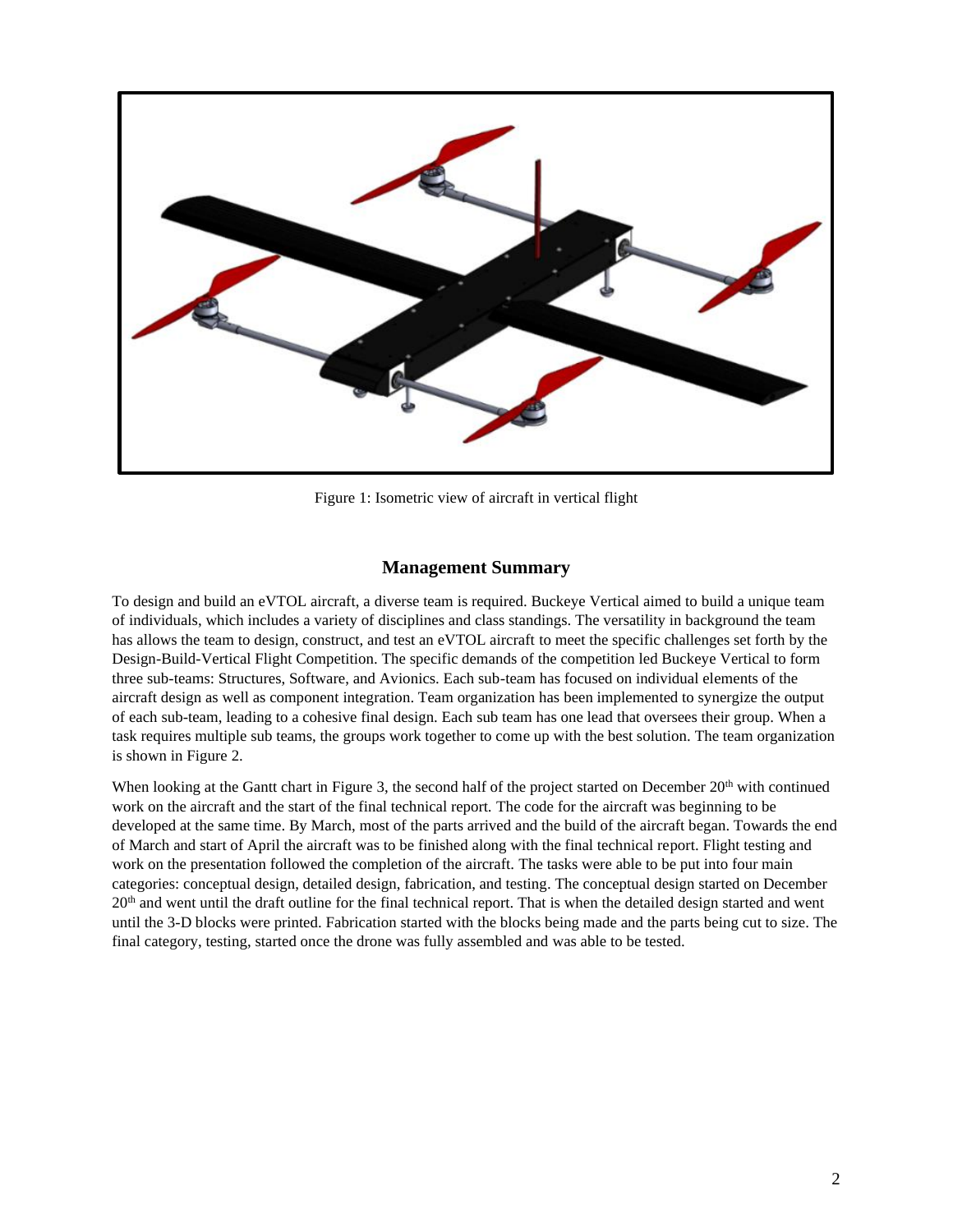|                                             | Adithya Ramaswami                                                          |                                                                    | Dr. Jim Gregory                                                                                | Dr. Matthew McCrink                                 |  |
|---------------------------------------------|----------------------------------------------------------------------------|--------------------------------------------------------------------|------------------------------------------------------------------------------------------------|-----------------------------------------------------|--|
|                                             | Role: President & Team                                                     |                                                                    | Role: Advisor                                                                                  | Role: Advisor                                       |  |
|                                             | Lead<br>Major: Aerospace<br>Engineering - 4th Year<br><b>VFS ID: 23867</b> |                                                                    | Department Chair of<br>Mechanical and Aerospace<br>Engineering at The Ohio State<br>University | Research Scientist,<br>Aerospace Research<br>Center |  |
| <b>Structures Team</b>                      |                                                                            |                                                                    | <b>VFS ID: 2377</b>                                                                            | VFS ID: 118081                                      |  |
|                                             |                                                                            |                                                                    |                                                                                                |                                                     |  |
| <b>Michael Valcarcel</b>                    | <b>Patrick Brandt</b>                                                      | <b>Tanner Sabau</b>                                                | <b>Rachel Younkin</b>                                                                          | Gio Ranieri                                         |  |
| Role: Vice President &<br>Structures Lead   | Role: Aerospace Lead                                                       | Role: Team Member                                                  | Role: Professional<br>Development Chair &<br><b>Team Member</b>                                | Role: Treasurer &<br><b>Team Member</b>             |  |
| Major: Mechanical<br>Engineering - 1st Year | Major: Aerospace<br>Engineering - 3rd Year                                 | Major: Aerospace<br>Engineering - 1st Year                         | Major: Aviation<br>Management - 3rd Year                                                       | Major: Aerospace<br>Engineering - 1st Year          |  |
| <b>VFS ID: 23113</b>                        | VFS ID: 23912                                                              | VFS ID: 23923                                                      | VFS ID: 23913                                                                                  | VFS ID: 23919                                       |  |
| Pete Park<br>Role: Software Team<br>Lead    | Chris Johnson<br>Role: Air Mobility<br>Symposium Liaison &                 | <b>Rachit Aggarwal</b><br>Role: Consultant &<br><b>Team Member</b> |                                                                                                |                                                     |  |
|                                             | <b>Team Member</b>                                                         |                                                                    |                                                                                                |                                                     |  |
| Major: Biomedical<br>Engineering - 1st Year | Major: Aviation<br>Engineering - 2nd Year                                  | Major: PhD Student &<br>Graduate Research<br>Associate             |                                                                                                |                                                     |  |
| <b>VFS ID: 23915</b>                        | <b>VFS ID: 23924</b>                                                       | VFS ID: 23926                                                      |                                                                                                |                                                     |  |
|                                             |                                                                            |                                                                    |                                                                                                |                                                     |  |
| Avionics Team                               |                                                                            |                                                                    |                                                                                                |                                                     |  |
| Alex Houston                                | Gaven Zou                                                                  | Jake Ferris                                                        | Mitchell Kaminski                                                                              |                                                     |  |
| Role: Avionics Team<br>I ead                | Role: Structural Analysis<br>l ead                                         | Role: Team Member                                                  | Role: Team Member                                                                              |                                                     |  |
| Major: Aerospace<br>Engineering - 3rd Year  | Major: Aerospace<br>Engineering - 3rd Year                                 | Major: Aerospace<br>Engineering - 2nd Year                         | Major: Mechanical<br>Engineering - 1st Year                                                    |                                                     |  |
|                                             |                                                                            |                                                                    |                                                                                                |                                                     |  |

Figure 2: Team organizational chart



Figure 3: Gantt chart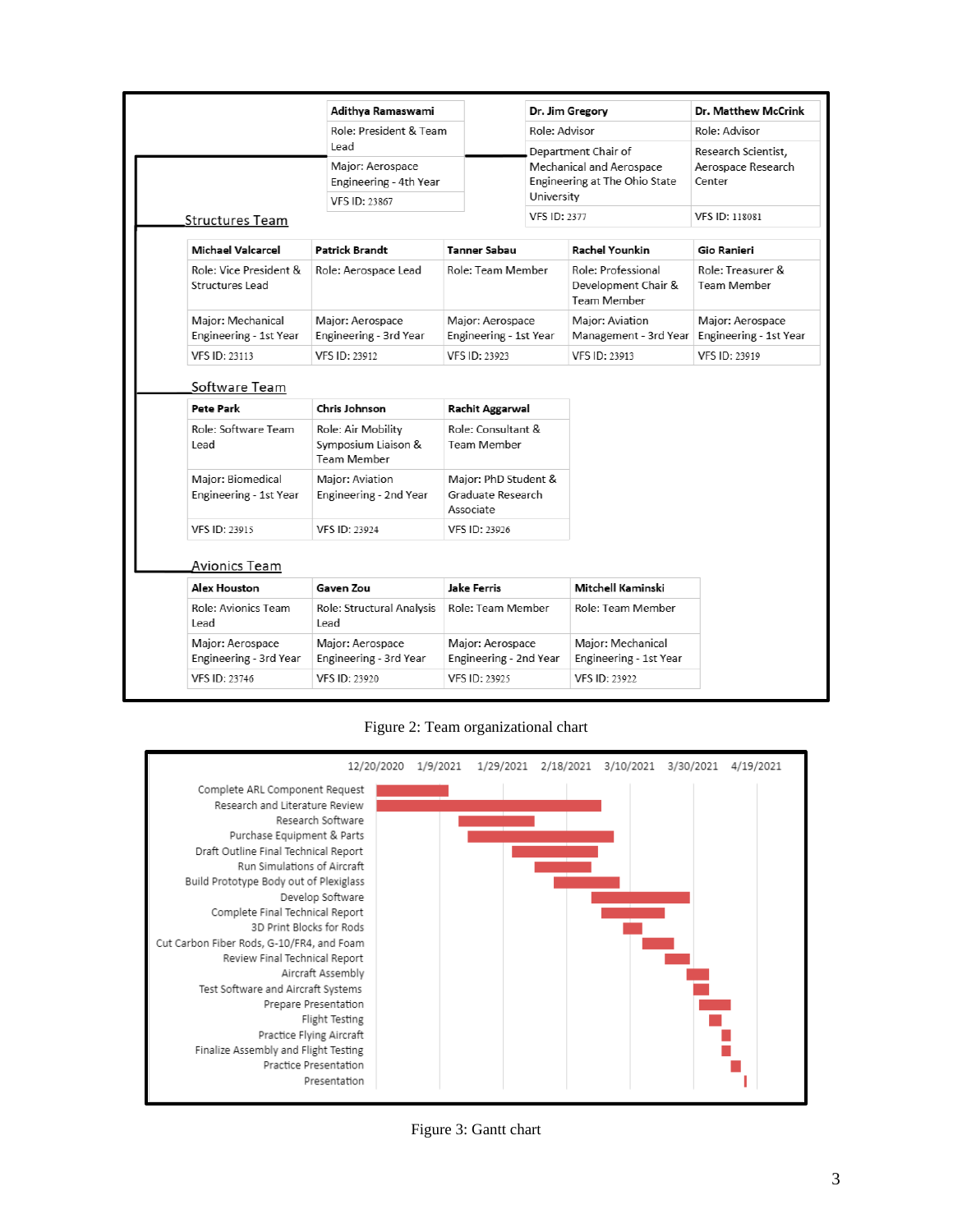# **Design Trade Studies**

The scoring rubric was analyzed to understand the specific competition challenges that had the largest points awarded for completing them. A house of quality of vehicle configurations was developed to narrow down the most favorable aircraft design in terms of the competition scoring areas. The design requirements dealing with the competition tasks with the largest payout were given the highest relative weight. With these tasks, there were certain aircraft components that directly impacted the points scored. The payload fraction is the payload weight divided by the aircraft's total weight, the payload included. The best payload fraction can be attained by minimizing aircraft weight while still being able to complete the basic mission, and then if able, adding extra payload. Going for a larger payload would likely require more weight on the aircraft, but additionally, going for a larger heavier aircraft makes the weights of small components less impactful. A 12 lb drone capable of carrying 6 lb would score the same as a 4 lb drone carrying 2 lb (0.5 payload fraction). For the endurance challenge, the aircraft will be scored based on the number of laps it can complete in 10 min. To complete the maximum number of laps in the allotted time for the endurance course, two elements of the aircraft were identified – battery consumption and speed. Table 1 below depicts a house of quality of design considerations and was used as a foundation to narrow down the final vehicle configuration.

|                 |                            |                                                      | <b>Vehicle Configurations</b> |                                             |                       |  |
|-----------------|----------------------------|------------------------------------------------------|-------------------------------|---------------------------------------------|-----------------------|--|
|                 |                            | Direction of Improvement                             | ▲<br>÷                        | о                                           | □                     |  |
| Relative Weight | <b>Competition Payouts</b> | <b>Design Requirements</b>                           | Quad-Copter                   | Hexa-Copter                                 | Tilt Rotor Fixed Wing |  |
| 15%             | 8                          | Payload Capacity                                     | ٥<br>▼                        | $\overline{\phantom{a}}$<br>٠               | ٠                     |  |
| 7%              |                            | Weight of Aircraft                                   | ÷<br>٥                        | $\triangledown$<br>▼                        | ÷<br>٠                |  |
| 16%             | 9                          | <b>Battery Consumption</b>                           | ÷<br>٥                        | $\triangledown$<br>÷                        | ٠                     |  |
| 13%             |                            | Agility                                              | ▼<br>٠                        | $\overline{\phantom{a}}$<br>٠               | ٥                     |  |
| 18%             |                            | 10 Max Forward Flight Speed                          | $\triangledown$<br>┳          | v<br>٥                                      | ٠                     |  |
| 9%              | 5                          | Take off and Landing                                 | ▼<br>٥                        | v<br>٠                                      | ÷<br>٠                |  |
| 11%             | 6                          | Stability                                            | ÷<br>٥                        | v<br>٥                                      | ٠                     |  |
| 5%              | 3                          | <b>Pilot Control</b>                                 | ▼<br>٠                        | $\overline{\mathbf{v}}$<br>٠                | ٥                     |  |
| 4%              |                            | Software Complexity                                  | v<br>٥                        | $\overline{\phantom{a}}$<br>٥               | ٠                     |  |
| 2%              |                            | <b>Mechanical Complexity</b>                         | $\triangledown$<br>v          | $\triangledown$<br>$\overline{\phantom{a}}$ | ٠                     |  |
|                 |                            | Importance Rating<br>Sum (Importance x Relationship) | 369,0909091                   | 500                                         | 790,9090909           |  |
|                 |                            | Final Weight Percentage                              | 22%                           | 30%                                         | 48%                   |  |

Table 1: House of quality of vehicle configurations

With these requirements targeted for the aircraft, there were multiple candidate designs discussed, including a traditional quadcopter, hexacopter, and a tilt rotor quadcopter with a fixed-wing. The quadcopter alone does not provide the most optimal results when considering efficiency due to the vertical thrust component from the motors having to lift the full weight of the aircraft [1]. Although the hexacopter has the potential to provide more thrust compared to the quadcopter, the hexacopter's 6 rotors would also require more power, decreasing the efficiency of the aircraft and the time available to complete the endurance challenge [2]. The tilt rotor quadcopter with a fixed-wing allows for the lift produced by the wing to reduce the vertical component of thrust required from the rotors, increasing efficiency by decreasing power consumption and yielding more flight time [3]. Lastly, the tilt rotor mechanism allows the front two rotors to rotate in the direction of forward flight to quickly increase horizontal speed.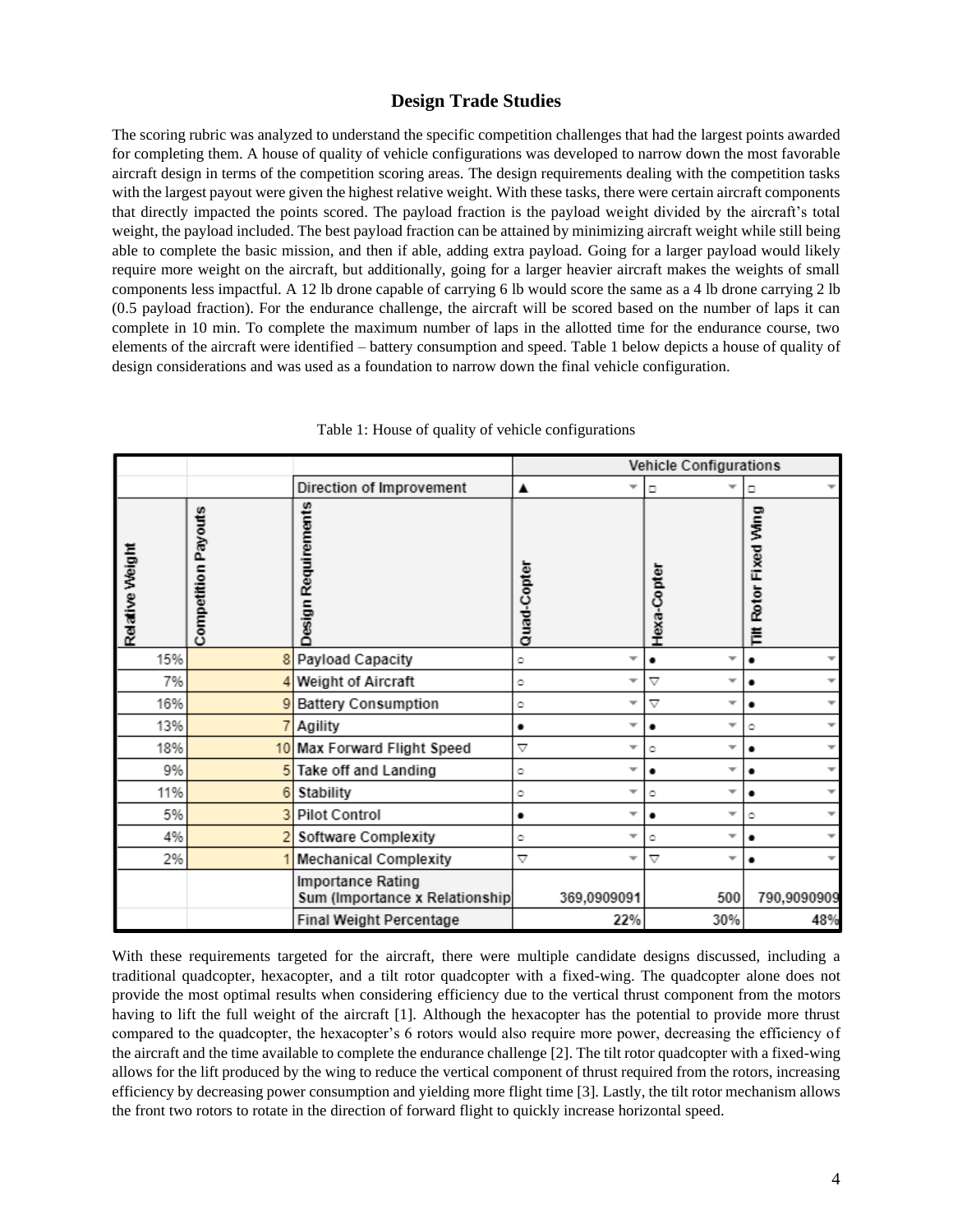After taking all these factors into account, a quadcopter design with a tilt rotor mechanism on the front was chosen, using an H-frame design. The aircraft would be a larger scale at near 10 lb unloaded. This weight allows for adequate battery sizing for the endurance challenge and if provided enough power the aircraft can score a maximum payload fraction of 1/2. A wing attached to the aircraft with a span near the maximum allowed dimension of 6 ft will provide a large amount of lift to the aircraft.

For the tilt rotor and fixed wing configuration to improve scoring in the endurance competition, the required power must be reduced enough to allow for the battery to last through all 10 min of flight. Of course, maximizing the battery capacity and thus size will ensure battery does not run out; however, the aircraft configuration can reduce the battery size needed to complete the 10 min of flight. The primary parameter affecting power consumption is the motor thrust, so reducing the cruising thrust is prioritized. Since minimizing weight may have negative implications in payload fraction scoring, the use of a wing is a more optimized means of decreasing the required vertical thrust. With the addition of a fixed wing, the vertical thrust is reduced as the wing generates lift to counter the aircraft's weight. The tilting rotor maximizes the efficiency gained from the wing by allowing the aircraft to fly with its fuselage parallel to the oncoming air. This orientation reduces drag, which reduces the required horizontal rotor thrust. Additionally, the horizontal flight attitude will allow the wing angle of attack to be optimized, maximizing efficiency in vertical thrust reduction.

Given the frequent acceleration and deceleration required to complete the courses and the ability to safely operate the aircraft, it was decided that the aircraft will have a target maximum horizontal speed of 40 feet per second (ft/s). This will yield a competitive speed to complete the courses while maintaining a safe speed the pilot could control. Additionally, a target hover time of 11 min was set to ensure the aircraft maximized the full 10 min of flight during the endurance course.

# **Technical Innovations**

With the difficult vehicle configuration selected, the team relied on brainstorming innovative sub-assemblies that could solve the complexities of the selected design. After identifying the need for a tilt rotor and fixed wing, the team transitioned to developing solution concepts through the engineering design process. This required the team to iterate through many cycles of designing, prototyping, and testing to develop technical innovations for the tilt rotor mechanism and wing design.



Figure 4: Isometric view of aircraft in forward flight

## **Tilt Rotor**

The tilting rotor aircraft configuration comes with many challenges; however, the concept is expected to meet the competition objectives with high performance. A primary challenge of the design is flight vehicle control during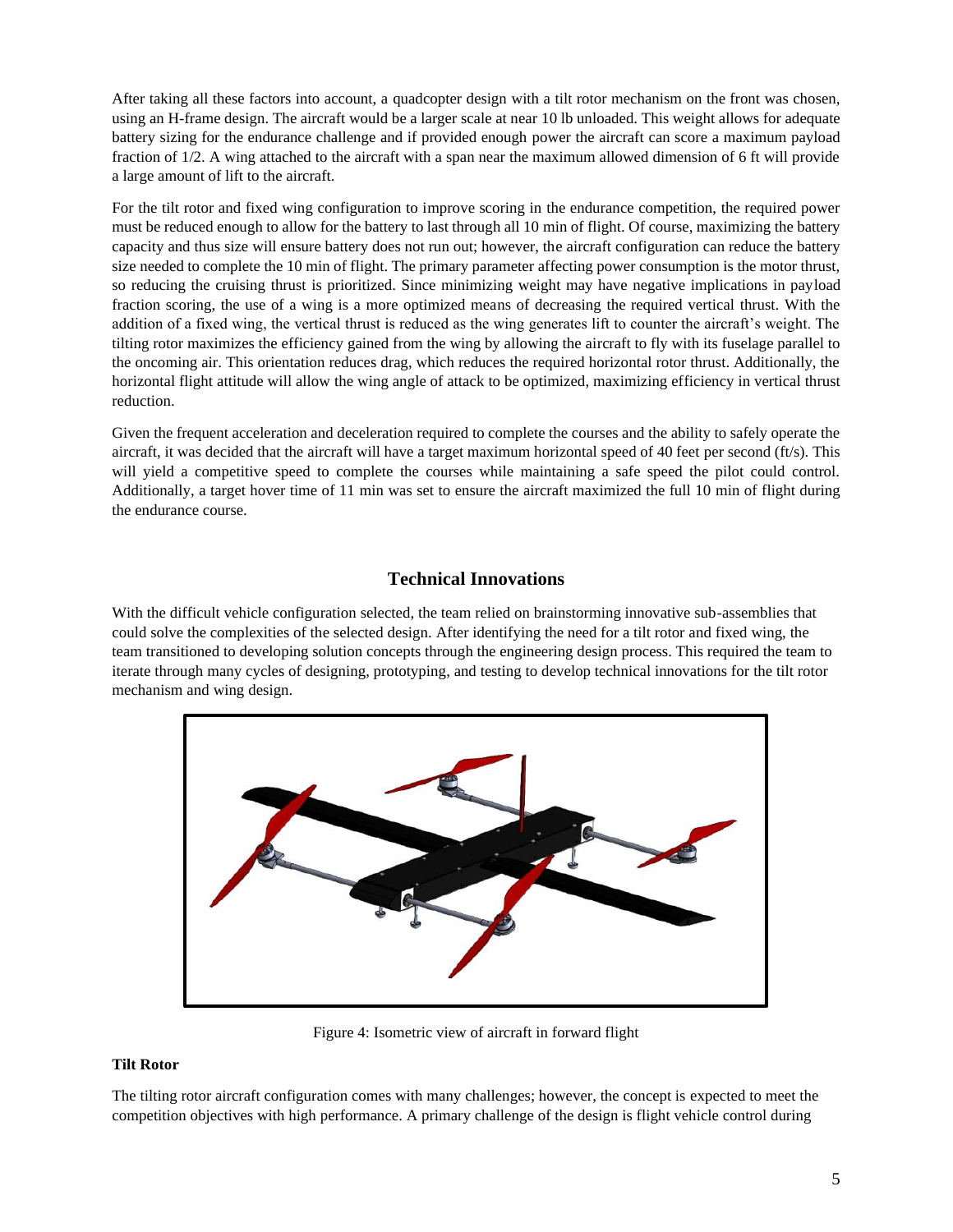transitioning flight between vertical and horizontal flight modes. As the front rotors tilt forward, the thrust of the front rotors must increase such that the vehicle remains level with the ground. Additionally, the subsystem required for tilting the front rotor adds weight, mechanical, and avionics complexity to the aircraft. Finally, the fixed wing will reduce maneuverability and vertical flight efficiency. These obstacles are some of the trade-offs accepted in favor of the aircraft's boosted efficiency and endurance performance.



Figure 5: Tilt rotor with linkage assembly

Some methods of accounting for the challenges of the aircraft configuration are outlined on the following pages. The arm that supports the front rotors will be rotated about their longitudinal axis to orient the motors in different directions in-flight. This will allow the front two motors to be angled during forward flight and vertical for takeoff and landing operations. The angled motors will significantly increase vehicle range by allowing the aircraft to fly forward with a reduction in required total thrust, due to the fixed wing. The arm rotation mechanism will consist of a servo attached to a linkage bar that will engage during the transition to forward flight.

As the rotors tilt forward, an equal vertical thrust must be generated between the front rotors and the rear rotors. When the vertical thrust is not balanced between the front and rear rotor arms, the aircraft pitch will change. The goal of the tilting rotor aircraft is to fly with level pitch. This relationship is displayed below in Equation (1), which relates the thrust of the rear rotors  $(T_r)$  with the thrust of the front rotors  $(T_f)$  and the angle of tilt between the front rotors and the vertical position  $(\beta)$ .

$$
T_r = T_f \cos(\beta) \tag{1}
$$

Thus, as the front rotor angle increases, the front rotors must produce more thrust for fixed rear thrust. Alternatively, as the wing generates lift for the aircraft, the front and rear rotors will generate less vertical thrust.

### **Wing Design Approach**

To reduce the required thrust from the rotors during cruising flight, the team incorporated a fixed wing to provide part of the vertical force needed to balance the aircraft's weight in forward flight. This lifting force would contribute to the aircraft's power efficiency and maximum range by reducing the required thrust of the rotors. Equation (2) shows the relationship between the required vertical force of the rotors  $(F_v)$  to the aircraft weight  $(W)$  and wing lift (*L*) for steady flight. Maximizing the wing's lift will minimize the vertical force of the rotors and thus minimize batter consumption. Thus, a high lift coefficient cross section is prioritized.

$$
F_v = W - L \tag{2}
$$

For the wing's shape, many airfoils were considered from the NACA 4 series and the NACA 6 series. The distance between the front and back rotors limited the wing's chord length to 6 in. Since the wing's lift is directly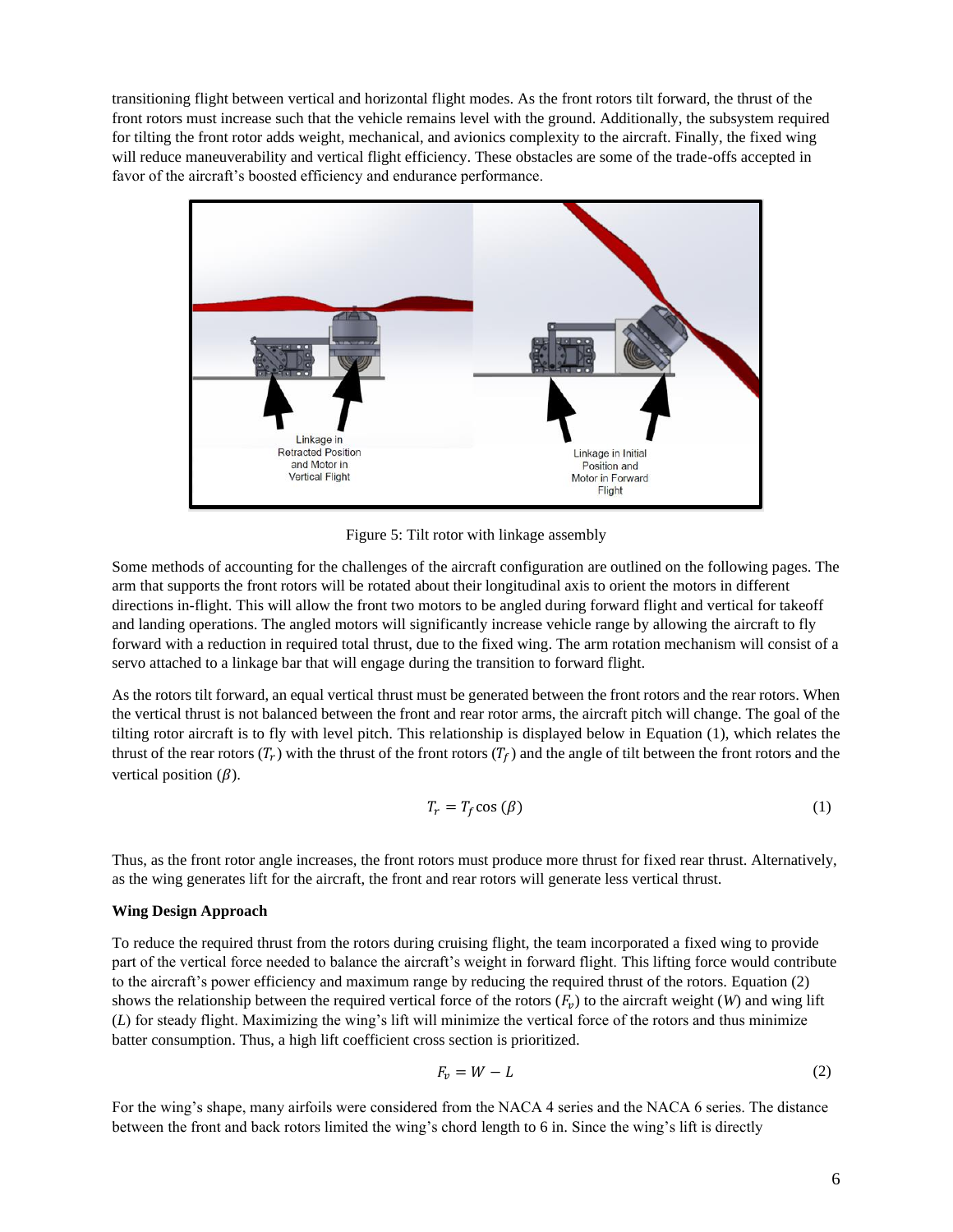proportional to its planform area, the maximum chord length was chosen. After simulating flow over airfoils of thicknesses between 10% and 18% chord with XFLR5, the airfoil geometry was chosen based on maximum lift coefficient and lift to drag ratio. The NACA 4313 airfoil was chosen for its maximum lift coefficient of 1.5 at 12 degrees angle of attack and its high lift to drag ratio. The software predicted a maximum lift to drag ratio of around 50; however, this is an overestimate since the software was used to predict two-dimensional flow. In flight, the wing is expected to have an induced drag, reducing the lift to drag ratio. The cross section of the airfoil is shown below in Figure 6. The two-dimensional XFLR5 predictions are shown in Figure 7 below.



Figure 6: Cross-section of airfoil



Figure 7: XFLR5 prediction of lift and drag variation with angle of attack for NACA 4313

Based on the XFLR5 prediction, the wing is installed at an angle of 8 degrees, where the lift to drag ratio for the wing is predicted to reach its maximum value of 50. At this angle, the expected lift coefficient is 1.27, and the drag coefficient is 0.025. Additionally, the wing is predicted to stall at 12 degrees angle of attack, so the 8-degree installation will provide a safe error margin for practical piloted flight. Since the analysis of Figure 7 incorporates a two-dimensional prediction, the lift-to-drag ratio is an overprediction. With a three-dimensional prediction, the expected lift-to-drag ratio for the wing is 16.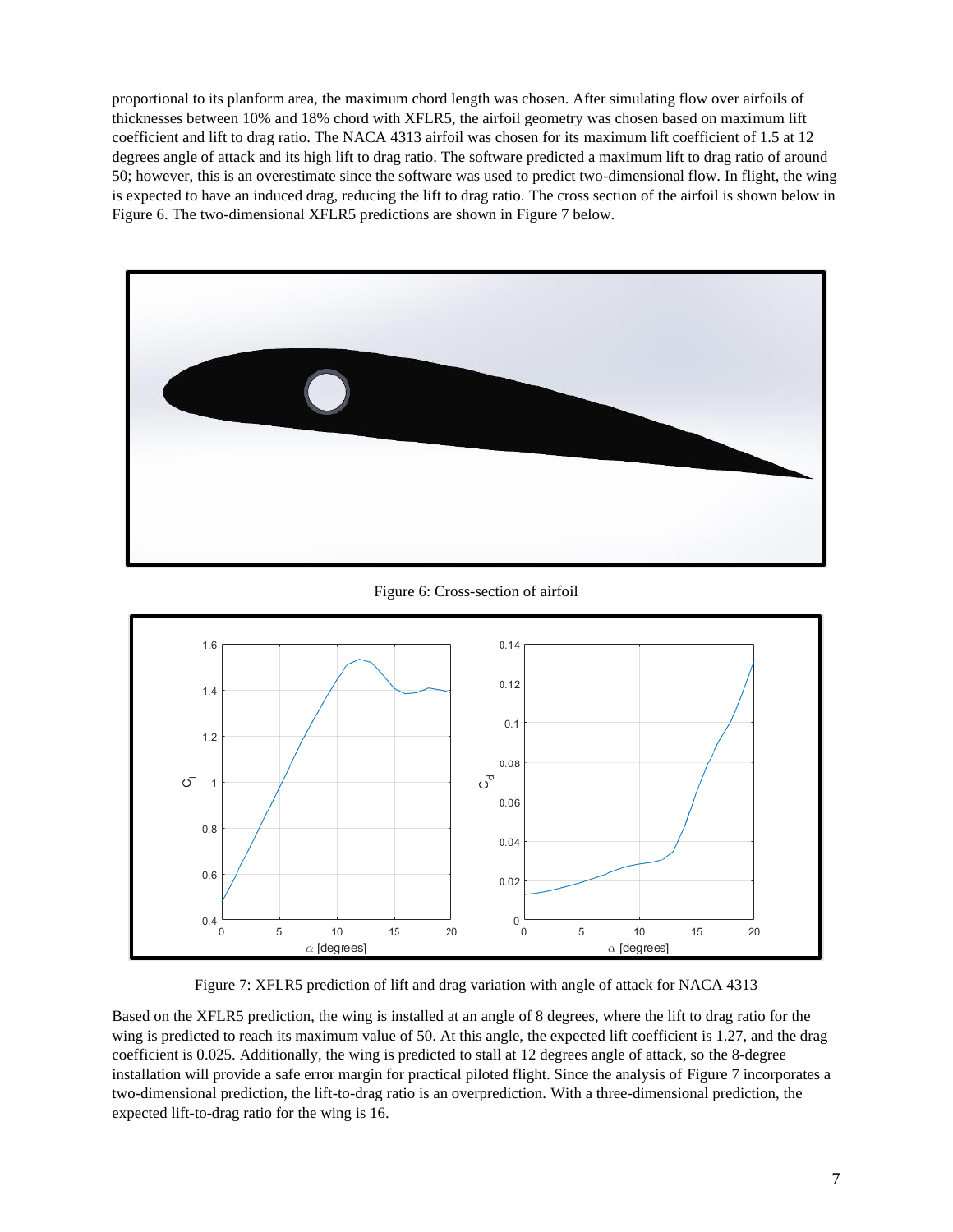#### **Mission Model**

For all competition flights, time and energy should not be wasted on climbing any higher than required. For both missions, height of cruise is chosen to be 15 ft above ground level (AGL). This is higher than the minimum height of 5-6 ft set for the competition so that slight errors can be corrected. This height should be attained quickly to avoid unnecessary time spent in hover, which is inefficient and wastes time that could be spent moving horizontally.

The below graph shows how the time to reach an altitude of 15 ft varies with different vertical thrust values on the aircraft. The times were attained by finding the acceleration of the aircraft via Newton's second law for many forces (thrust minus weight) with 12 lb mass  $(lb_m)$  and then using the accelerations found to calculate when the aircraft would reach 15 ft in height.



Figure 8: Time to reach cruise altitude

Increasing the thrust decreases the aircraft's time to climb to 15 ft; however, Figure 7 shows that as takeoff thrust continues to increase, the rate of change of time-to-climb with respect to thrust is decreasing. In other words, increasing thrust yields diminishing returns for time-to-climb. Common multirotor design practice is to have at least 1.5 to 2.0 times the weight of the aircraft in thrust. The maximum thrust value of 24 lb meets this rule of thumb and provides an expedient climb to cruise height.

Transition to horizontal flight from the vertical climb involves rotating the forward motors into the forward direction. During this rotation, throttle on the two forward motors will increase relative to the rear to maintain a balance of vertical thrust, as a portion of the total forward motor thrust becomes horizontal.

After this transition completes, as horizontal speed increases the lift provided by the wing will also increase. With more lift, less thrust and battery power need to be used. A maximum cruise speed of 40 ft/s was chosen to allow the vehicle to still be easily controllable while still covering significant distance quickly.

A very conservative drag coefficient of 1.5 was chosen to ensure that even if inefficiencies occur where conditions are less than ideal, the aircraft will still comfortably be able to reach its target speed. Considering the cruise speed of 40 ft/s, assuming sea level air density, and a wing area of 2 ft, the calculation below yielded the required horizontal thrust for cruising flight to be 5.7 lb at this speed. Equation (3) shows the required horizontal force of the front rotors  $(F_h)$  as it depends on air density (ρ), wing area (S), and drag coefficient (C<sub>D</sub>).

$$
Drag = \frac{1}{2}\rho v^2 SC_D = 5.7 \, lb \tag{3}
$$

Additionally, it is required that the net vertical force on the aircraft be balanced during horizontal flight between the motors and the wing. The tilt rotor configuration requires the front rotors to produce all the horizontal thrust in addition to one half of the vertical thrust, while the remaining one half of the vertical thrust is provided by the rear rotors. The remaining vertical force will be provided by the wing.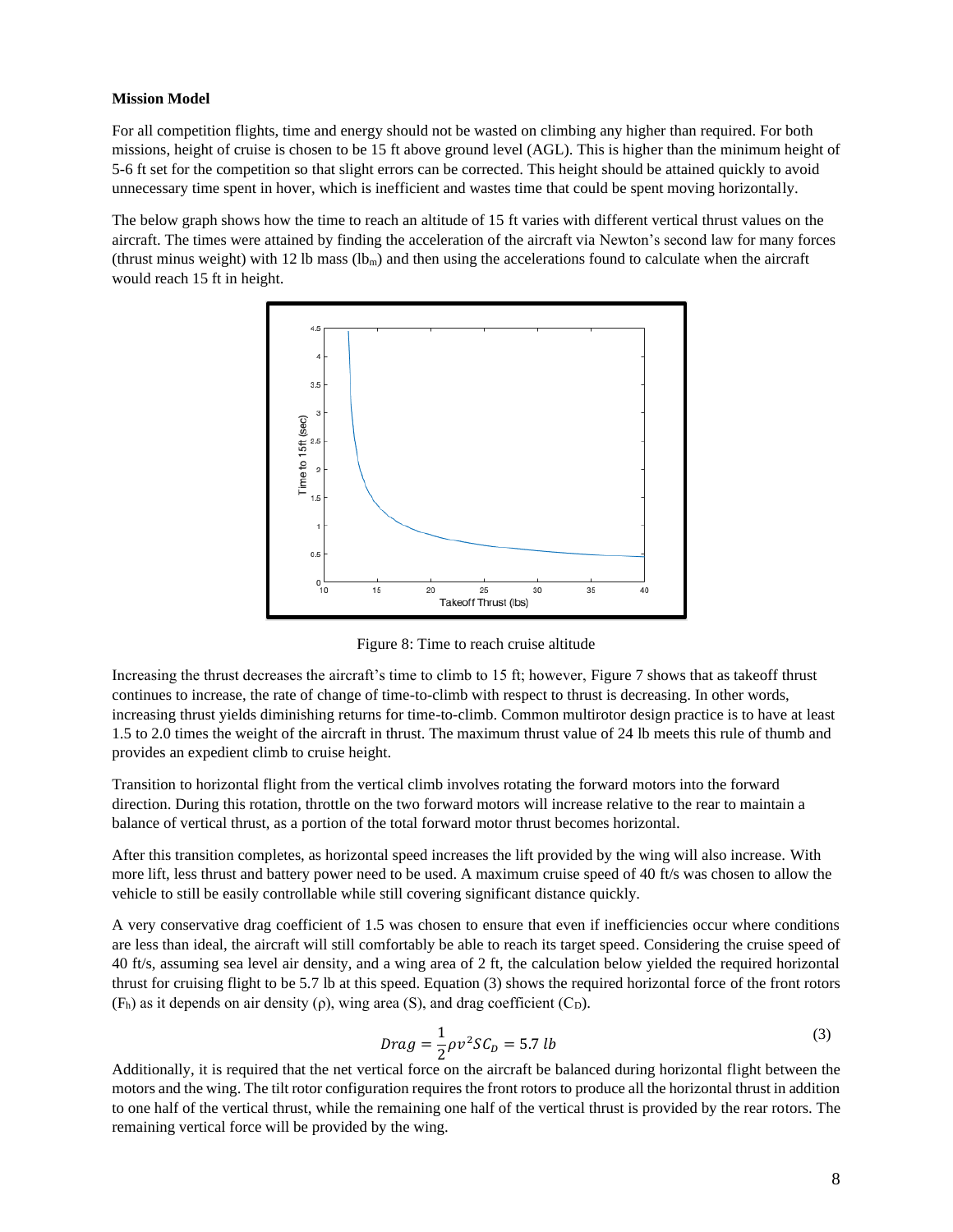While the back rotors will produce 4 lb of vertical thrust, the front rotors will tilt forward. The front rotors will produce a combined force with a horizontal component of at least 5.7 lb and a vertical component of 4 lb, balancing the rear rotors. This configuration requires a total front-rotor force of 6.2 lb. Thus, each front rotor is required to develop a 3.1 lb force at an angle of 54.9 degrees from vertical. Additionally, the wing will provide the additional 4 lb of lift to total the 12 lb of vertical force need.

$$
\tan^{-1}(5.7lb/4lb) = 54.9^{\circ}
$$

Using these thrust values, the equations of motion were solved to analyze expected performance in forward fight stretches. The equations of motion are shown below (Equations 4 and 5); a solution was evaluated based on the cruising horizontal thrust value of 5.7 lb. The equations relate the mass (m) and acceleration ( $\dot{v}$ ) of the aircraft to horizontal rotor force and aircraft drag. Equation (4) is used for acceleration and cruise while Equation (5) is used for deacceleration.

$$
m\dot{v} = (F_h - \frac{1}{2}\rho v^2 S C_D)
$$
\n<sup>(4)</sup>

$$
m\dot{v} = \left(-F_h - \frac{1}{2}\rho v^2 S C_D\right) \tag{5}
$$



Figure 9: Velocity profile numerical solution for 500 ft stretch of straight flight

The distance traveled over time is represented by the area under the curve in Figure 9. As an example, the profile above represents flight over 500 ft in roughly 16 s. The solution assumes a transition towards deaccelerating flight at 11.5 seconds (s); however, this will ultimately be an input of the pilot. The velocity profile type can be used to model expected performance in the maneuverability competition, as the course's maximum stretch of flight is 500 ft. A time of fewer than 16 s to complete the stretch of 500 ft was deemed competitive within safe operating speeds.

To transition into vertical landing, the reverse of the earlier transition occurs as the forward motors reduce their excess thrust as they rotate to vertical. After this is finished, a flare maneuver is executed to quickly reduce horizontal speed while maintain altitude. At a 60 degree angle with motors producing 24 lb of thrust the vehicle will stop from 40 ft/s within 3.4 s with a horizontal force of 20.8 lb.

$$
\cos^{-1}(12lb/24lb) = 60^{\circ}
$$

Finally, the aircraft will descend from the 15 ft cruise height in a controlled manner at approximately 2 ft/s, slowing at a few feet from the ground. The landing operation should take about 10 s.

This model assumes that winds will be low, that thrust availability is constant throughout the flight and that maneuvers will be performed precisely. In reality, there will be a chance for wind to affect flight, available thrust will decrease as the batteries drain, and the pilot will not be perfectly precise in their flying.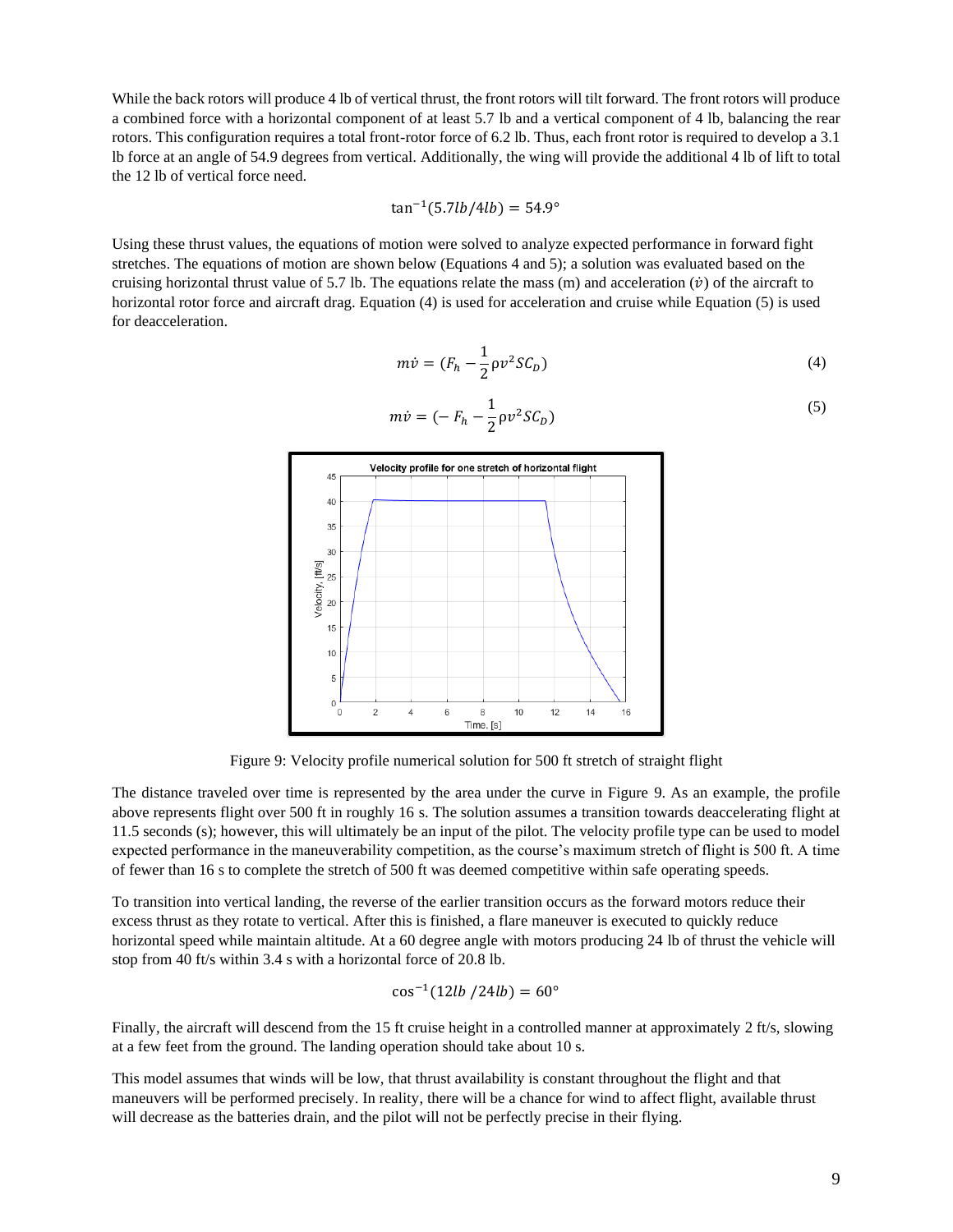# **Design Definition**

#### **Aircraft Dimensions and Materials**

The aircraft has a wingspan of 55 inches and has a length of 31 inches. The total height of the aircraft is 6 inches, and the fuselage is 5 inches wide. The booms for the motors and the wing spar are made of carbon fiber, the fuselage is made of G-10/FR4 plate material, the wing is foam core formed with fiberglass, and the structural blocks are 3-D printed PLA. The materials were chosen for their light weights, while retaining necessary strength and rigidity for flight.

#### **Stability**

For static stability, it is beneficial that the aircraft center of gravity is located at an equal distance from each rotor, so this is planned for the design. The center of gravity can be easily adjusted after manufacturing by changing the installation of batteries or payload.

According to XFLR5, the center of pressure of the three-dimensional wing will be at 40 percent chord. On the aircraft, this means that the center of pressure will be close to 2 inches behind the wing's leading edge, assuming that the wing's contribution to the center of pressure location dominates. Another condition for longitudinal static stability is that the aircraft's aerodynamic center is aft of the center of gravity. Alternatively, it can be required that the aircraft center of pressure is coincident with the center of gravity for trimmed flight [4]. With these considerations in mind, the wing will be installed where space allows between the rotors, with the wing's leading edge approximately 2 inches front of the center of gravity. After applying these rules to the aircraft design, it is reasonable to expect longitudinal static stability from the aircraft. Software in the control loop can also add to the aircraft's static stability.

For dynamic stability, there are many more parameters affecting aircraft performance, including the flight mode. One component that plays a role in dynamic stability is the rotor radius. The rotor radius is proportional to system stability; increasing the rotor radius has positive effects on dynamic stability for the aircraft. This is true for ranges of rotor radius such that the rotor radius is smaller than the length between a rotor center and the aircraft's center of gravity. Outside of this range, it is possible for turbulence effects between propellers to compound [5]. With this knowledge, the rotor radius is prioritized for vehicle design.

### **Weight and Balance**

The total weight of the aircraft without payload is 11.85 lb. This is 1.85 lb greater than the model weight, but the motors selected have enough extra thrust to counter the small amount of additional weight added. The aircraft still has a thrust to weight ratio of 2.35, meeting the industry minimum standard of 1.5 to 2.0. The payload which will be on the top plate will be placed such that the center of gravity will be located vertically in line with the flight controller, which is in the geometric center of the fuselage. Having the center of gravity located forward of the approximate aerodynamic center contributes to positive stability of the aircraft.

### **Structural Analysis**

The most significant forces are the thrust forces from the motors, which will be carried through the carbon fiber boom, into the structural blocks within the fuselage, which are sandwiched between the fuselage plates. The maximum expected force for each motor is 8.2 lb. The spar internal to the wing will help maintain flexural rigidity of the wing. A maximum vertical force of 5.5 lb and horizontal force of 2 lb will be transferred from the wing and spar into the fuselage plates.

The following structural design calculations presents the maximum load scenarios for the G-10/FR4 frame, for bolted-joint analysis, and for the carbon fiber support strut strength. The max g-force was determined by considering the lightest aircraft scenario, which would be the aircraft itself without any payload. A max g-force of 2.75G is considered longitudinally, laterally, and vertically for the calculations and is calculated below in Equation (6), where G Force<sub>max</sub> is the max G-Force,  $T_{max}$  is the max thrust of the aircraft, and  $W_{aircraft}$  is the weight of the aircraft.

$$
G\,Force_{max} = \frac{T_{max}}{W_{aircraft}} = 2.75\,G\tag{6}
$$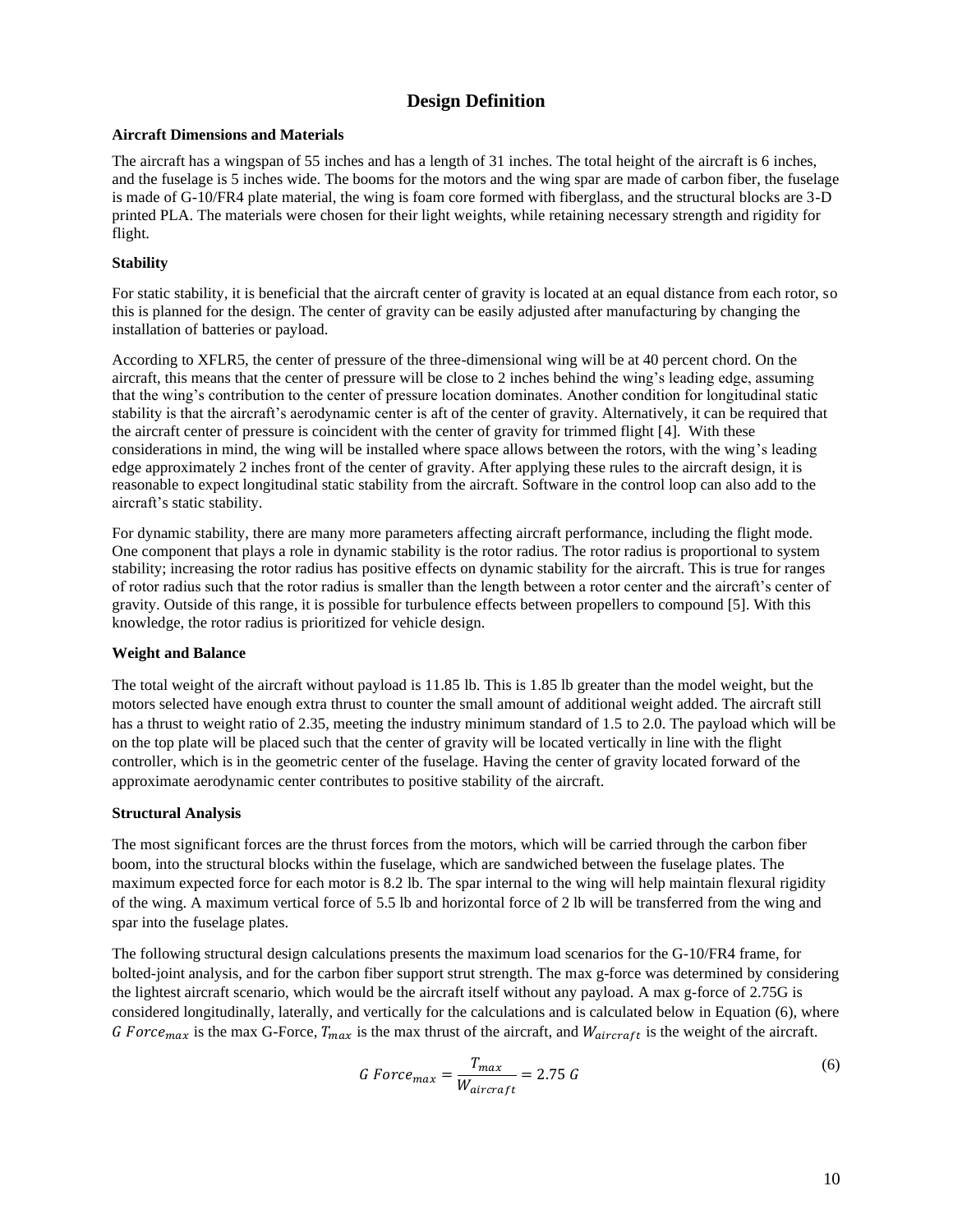When deciding which sheet material to use for the fuselage frame, the team analyzed both the G-10/FR4 and STD Carbon Fiber materials, as shown by the table below [6].

| <b>Specification</b>     | <b>G-10/FR4 Material</b>   | <b>STD Carbon Fiber Material</b> |  |  |  |
|--------------------------|----------------------------|----------------------------------|--|--|--|
| Tensile Strength         | 40,000 psi (ASTM D638)     | 87,000 psi                       |  |  |  |
| <b>Shear Strength</b>    | 19,000 psi (ASTM D732)     | 43,500 psi (half of tensile)     |  |  |  |
| Compressive Strength     | 60,000 psi (ASTM D695)     | 82,670 psi                       |  |  |  |
| <b>Flexural Strength</b> | 55,000 psi (ASTM D790)     | 44,200 psi                       |  |  |  |
| <b>Material Density</b>  | $0.065$ lb/in <sup>3</sup> | $0.060$ lb/in <sup>3</sup>       |  |  |  |

Table 2: Material specification - comparing [G-10/FR4](https://www.cctprecision.com/materials/g10/) & [STD carbon fiber](http://www.performance-composites.com/carbonfibre/mechanicalproperties_2.asp) sheets

The team chose to use G-10/FR4 instead of the originally planned carbon fiber for the frame. G-10/FR4 is seven times cheaper and is more than sufficient for the maximum expected loads on the airframe as shown by the structural analysis below. The densities for G-10/FR4 and carbon fiber are also relatively similar, with the G-10/FR4 having a slightly higher density of 0.005 lb/in<sup>3</sup> in difference from the carbon fiber. As a result, the overall increase in mass of 0.26 lb<sub>m</sub> (from 52 in<sup>3</sup> total sheet volume) of the aircraft is minute when factoring in cost savings of seven times the money on the G-10/FR4 sheet material as opposed to carbon fiber sheets.

The L-Brackets connecting the G-10/FR4 fuselage sheets were also analyzed for their tearout stresses from the 1/8" inner diameter (ID) screws. The following calculation in Equation (7) shows the bearing area stress (tearout) for a total quantity of 12 L-Brackets, where  $\sigma_{b}$ , L–Bracket is the bearing area stress for the L-bracket,  $W_{payload}$  is the weight of the payload,  $n_{b}$ , L−bracket is the quantity of bearing area L-brackets, and A  $_{b}$ , L−Bracket is the bearing area consisted of the thickness of the L-bracket and the screw ID.

$$
\sigma_{b, L-Bracket} = \frac{W_{aircraft} + W_{payload} + (G Force)}{n_{b, L-bracket} * A_{b, L-bracket}} = 399.2 \text{ psi}
$$
 (7)

The bearing area (tearout) stress for the G-10/FR4 sheets from the 1/8" inner diameter screws were then calculated in a similar fashion. Equation (8) shows the tearout stress, where  $\sigma_{b}$ , sheet is the bearing area stress for the sheet,  $n_{b}$ , sheet is the number of sheets bearing areas, and A<sub>b, sheet</sub> is the bearing area consisted of the thickness of the sheet and the screw ID.

$$
\sigma_{b, \text{ sheet}} = \frac{W_{aircraft} + W_{payload} + (G\ Force)}{n_{b, \text{ sheet}} * A_{b, \text{ sheet}}} = 798.4 \text{ psi}
$$
\n(8)

The screws for attaching the L-Brackets to the fuselage frame were then analyzed to determine their max tensile and shear stresses for the aircraft. The following shows a table for the aluminum 1/8"(T) L-Bracket material specifications [7].

| <b>Specification</b>                                    | Aluminum Material                          |
|---------------------------------------------------------|--------------------------------------------|
| <b>Yield Tensile Strength (YTS)</b>                     | $40.000$ psi                               |
| <b>Yield Shear Strength (Von-Mises Yield Criterion)</b> | $23,080 \text{ psi } (0.577 * \text{YTS})$ |

Table 3: Material specification - bolted-joint analysis on aluminum screws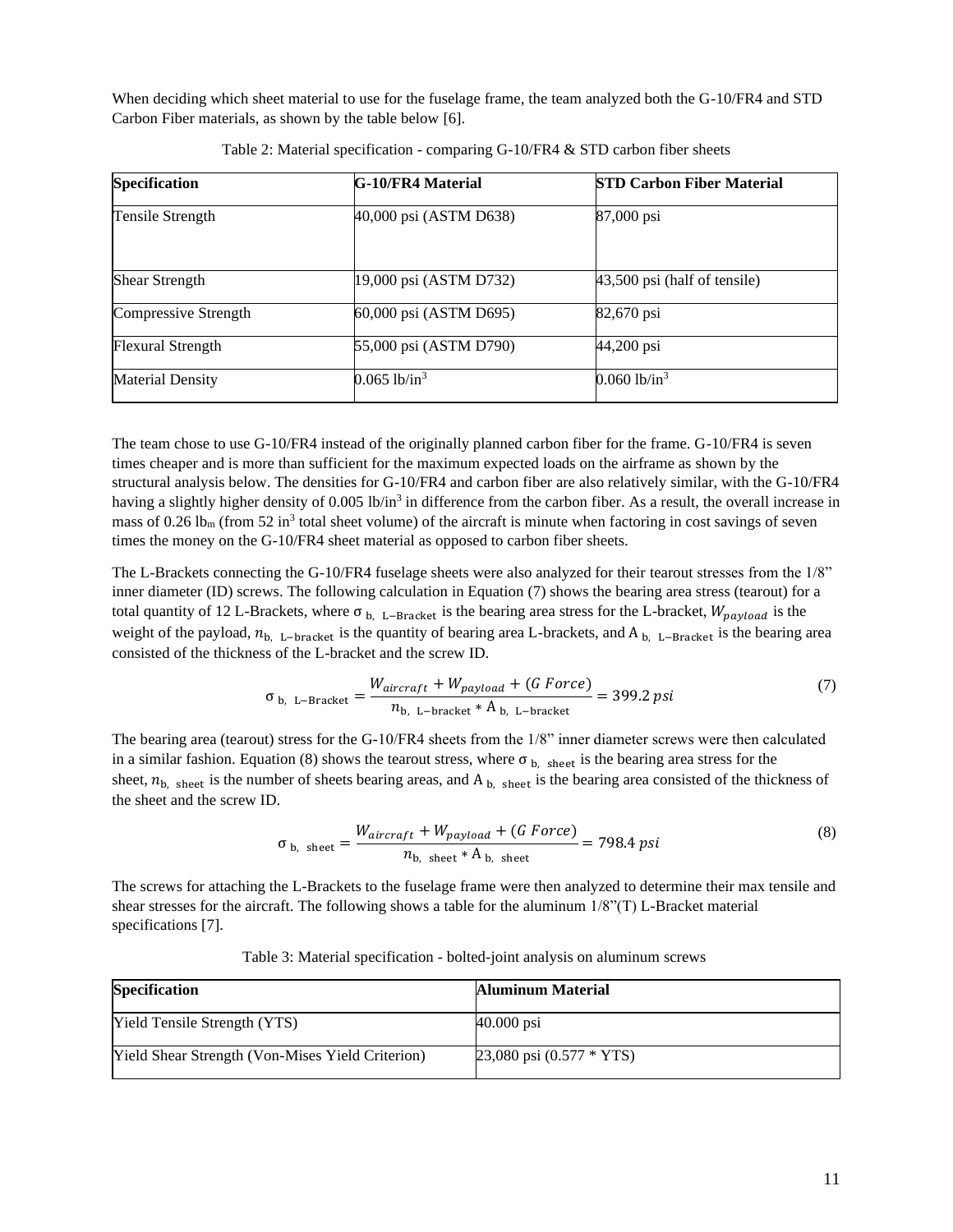Equation (9) shows the max tensile and shear stress calculations for a quantity of 12 screws, where  $\sigma_{\text{max}}$  is the max tensile stress,  $\tau$ <sub>max</sub> is the max shear stress,  $n_{\text{screen}}$  is the number of screws, and  $A_{\text{screen}}$ ,  $_{\text{cross-section}}$  is the crosssectional area of the screw.

$$
\sigma_{max} = \tau_{max} = \frac{W_{aircraft} + W_{payload} + (G Force)}{n_{screen} * A_{screw, cross-section}} = 508.3 \text{ psi}
$$
\n(9)

As for the support strut rods that connect the motors and propellers to the fuselage, the team decided to go with carbon fiber since it was a strong and lightweight material that would span across the entire lateral width of the aircraft. The following shows a table for the 0.472" OD, 0.39" ID, carbon fiber rod material specifications [8].

| <b>Specification</b> | <b>Carbon Fiber Rod Material</b> |
|----------------------|----------------------------------|
| Tensile Strength     | $120,000$ psi                    |
| Compressive Strength | 75,000 psi                       |
| Flexural Strength    | 89,000 psi                       |

Table 4: Material specification - [carbon fiber rod](https://www.mcmaster.com/2153T129/) (boom)

With 89,000 psi as the flexural strength, the carbon fiber support strut rods (booms) were analyzed to compare the maximum allowable force (on one side of a single rod) to the actual calculated force for the aircraft design. Equation (10) takes in the flexural strength of 89,000 psi and calculates  $F_{allowable, center of rod}$ , the allowable force at the center of the rod, where  $\sigma_{F.S.}$  is the flexural strength, and  $A_{rod, cross-section}$  is the cross-sectional area of the rod.

$$
F_{allowable, center of rod} = \sigma_{F.S.} * A_{rod, cross-section} = 4940.8 \, lb_f \tag{10}
$$

Equation (11) then finds allowable pressures, where  $P_{allowable, center of rod}$  is the max allowable pressure at the center of the rod,  $P_{allowable, end of single rod}$  is the max allowable pressure at the end of a single rod (motor and propeller location), and  $d_{moment arm}$  is the moment arm distance.

$$
P_{allowable, center of rod} = P_{allowable, end of single rod} = \frac{F_{allowable, center of rod}}{d_{moment arm}} = 449.17 \text{ psi}
$$
 (11)

The max allowable force at the end of a single rods (motor and propeller location) were then calculated in Equation (12), where  $F_{allowable, end of single rod}$  is the max allowable force at the end of a single rod.

$$
F_{allowable, end of single rod} = P_{allowable, end of single rod} * A_{rod, cross-section} = 274.3 lbf
$$
 (12)

The combined forces at the end of a single rod were then found in Equation (13), which was necessary to compare to its allowable value.  $F_{end of single rod}$  represents the calculated combined forces at the end of a single rod,  $W_{motor}$  is the weight of the motor and  $W_{propeller}$  is the weight of the propeller.

$$
F_{end\ of\ single\ rod} = W_{motor} + W_{propeller} + (G\ Force) = 1.9015\ lb_f
$$
\n
$$
(13)
$$

From the force calculations at the end of a single rod, as shown above, the aircraft's calculated force at the end of a single rod, 1.9015 lb<sub>f</sub> is far below the carbon fiber's max allowable flexural force at the end of a single rod, 274.3 lbf. The lightweight carbon fiber rod can withstand much more weight than current configuration.

The bending moment,  $M_{bending}$ , of the carbon fiber rods was also calculated in Equation (14) to help show how much bending may occur to the aircraft's booms from the forces applied along the carbon fiber rods, where  $n_{thrust units per rod}$  is the number of thrust units on a single rod.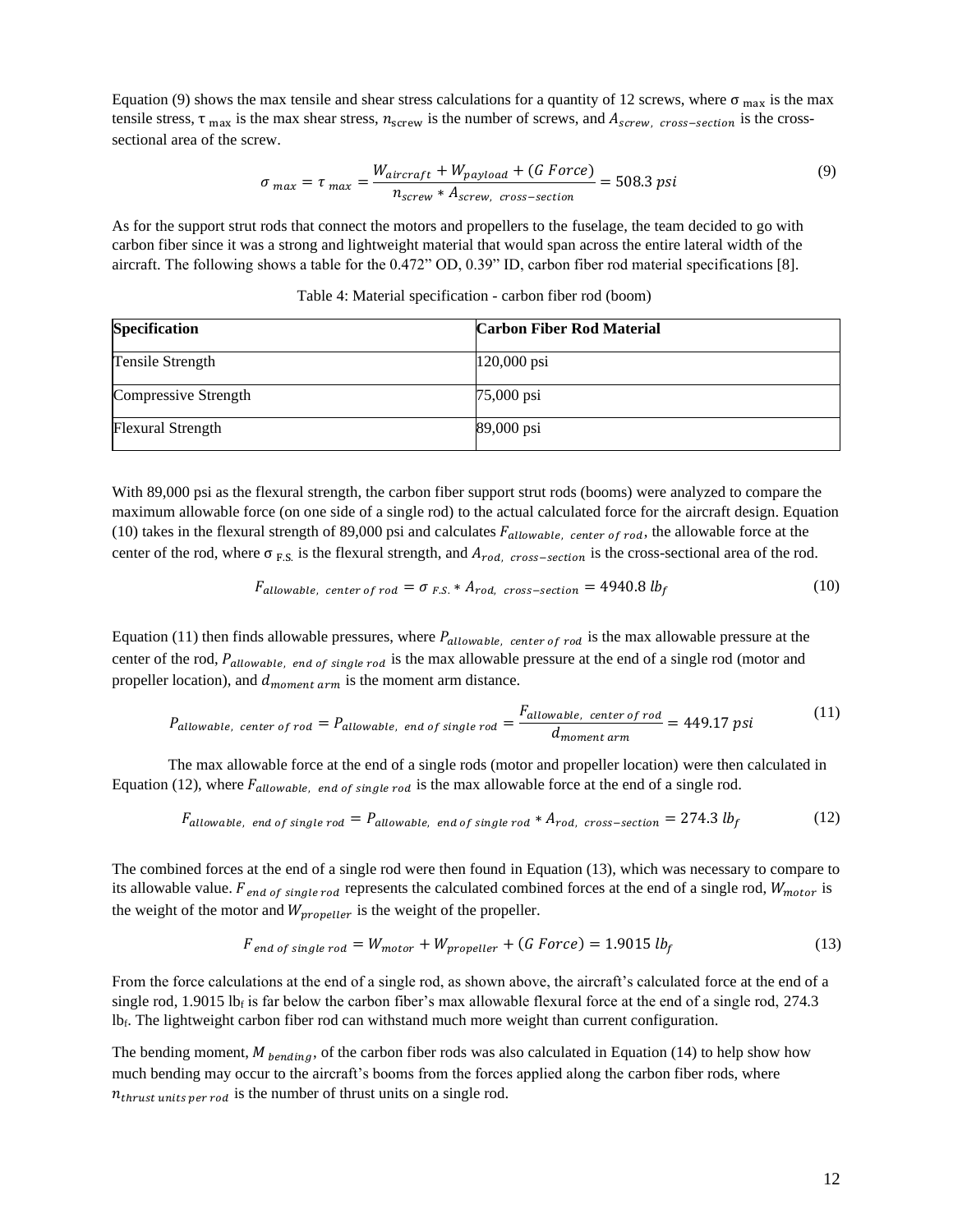$M_{bending} = n_{thrust \ units \ per \ rod} * F_{end \ of \ single \ rod} * d_{moment \ arm} = 41.83 \ lb_f - in$  (14)

The 3-D printed PLA blocks that hold the booms (rods) also needed to be analyzed for its tearout strength properties. Out of the two options, the team decided to use PLA instead of ABS since its material strengths were higher. Being made from PLA, the block material strength is less than the rod's flexural strength; as a result, the PLA block material is the limiting factor for how much thrust the aircraft can provide before rod tears out of the block. The yield tensile strength of the PLA material is 3782.87 psi (26.082 MPA) according to "3DPrint" testing results [9]. For analyzing 3-D printed PLA, the team utilized the yield tensile strength and reduced it a factor of two for its calculations to account for the 3-D printing's crosshatch/weave patterns; this ultimately would result in the need to consider the "shear" strength of the printed blocks (assumed half of tensile). Equation (15) shows a conservative calculation (from edge of rod instead of center to edge of block) for  $\tau_{\text{tearout, block}}$ , the tearout shear stress of the block, with  $n_{block}$  being the number of blocks per boom (rod),  $n_{shear surface}$ , block being the number of shear surfaces to consider per block, and  $A_{shear\_surface}$ , block being a single shear surface area (1.5" thickness, 0.4" distance from the edge of the THRU-hole to edge of the block) for tearout analysis.

$$
\tau_{\text{tearout, block}} = \frac{W_{\text{aircraft}} + W_{\text{payload}} + (G \text{ Force})}{n_{\text{block}} * n_{\text{shear\_surface, block}} * A_{\text{shear\_surface, block}} = 31.19 \text{ psi} \tag{15}
$$

As shown by the tearout stress calculations, the expected max shear in the aircraft is less than "half of the yield tensile strength" which is 1891.43 psi for the PLA material; the PLA blocks will be strong enough to withstand the thrust and G-Forces associated during flight.

#### **Propulsion System**

#### **Propeller, Motor, and Electronic Speed Controller (ESC)**

The T-motor P22x8 carbon fiber propeller has a disk area of 2.64 ft<sup>2</sup>, meaning the aircraft's disk loading is 1.14 pounds per square foot  $(lb/ft^2)$  by using Equation (16). This calculation includes the estimated loaded aircraft weight of 12 lb. The lower disk loading value provides increased efficiency in hover flight. According to manufacturer specifications [10] the configuration at 70% throttle will produce 3.7 kg of thrust per propeller, resulting in a total of 32.6 lb of thrust. This will produce the required thrust to obtain at least the target thrust to weight ratio of 2.

*Disk Loading* = 
$$
W/(4 * Single Rotor Disk Area)
$$
 (16)

The T-motor MN6007 320 rotations per min per volt (KV) has a large radius stator size which provides a range from zero to 1.1 newton-meters (N⋅m) torque to rotate and accelerate the chosen propeller. A brushless motor was chosen instead of a brushed motor due to its greater efficiency, power, and durability. This motor's efficiency ranges from 6.42 to 11.59 grams per Watt  $(g/W)$ , with power up to 780 Watt (W). According to manufacturer's specifications, each motor draws 20.64 amps at 70% throttle with a 22 inches propeller.

The T-Motor F45A 3-6S BLHeli32 ESC can carry a continuous current draw of 45 amps and a burst current draw of 55 amps. This is sufficient for the selected motors' current draw (programmed maximum 70% throttle) estimation given by the manufacturer's specifications [10] The ESC can handle maximum 55 amps of continuous current draw, allowing for 62% current headroom to ensure no failure of the ESC occurs during maximum power operation.

#### **Batteries**

In order to provide the power to the system, the Turnigy 4500 milliamp-hours (mAh) 6S 25C LiPo battery was selected to power the propulsion system. The chosen battery capacity (*Cb)* of 99.9 Watt-hours (Wh) is less than the competition limitation of 100 Wh. Two of these batteries are to be wired in parallel in accordance with competition rules (including fuses and a shunt plug) for a total of 199.8 Wh, providing a flight time of 12.6 min. This time was calculated by Equation (17) when flying with 5.3 lb of thrust referencing the motor datasheet for current draw [10]. The battery weighs 1.44 lb and provides 22.2 Volts (V). The available current of the battery is 112.5 amps per battery shown via Equation (18). When combined in parallel, the batteries provide a greater available current draw for the motors at maximum power. Current demand from the motors is represented by (*Ad*).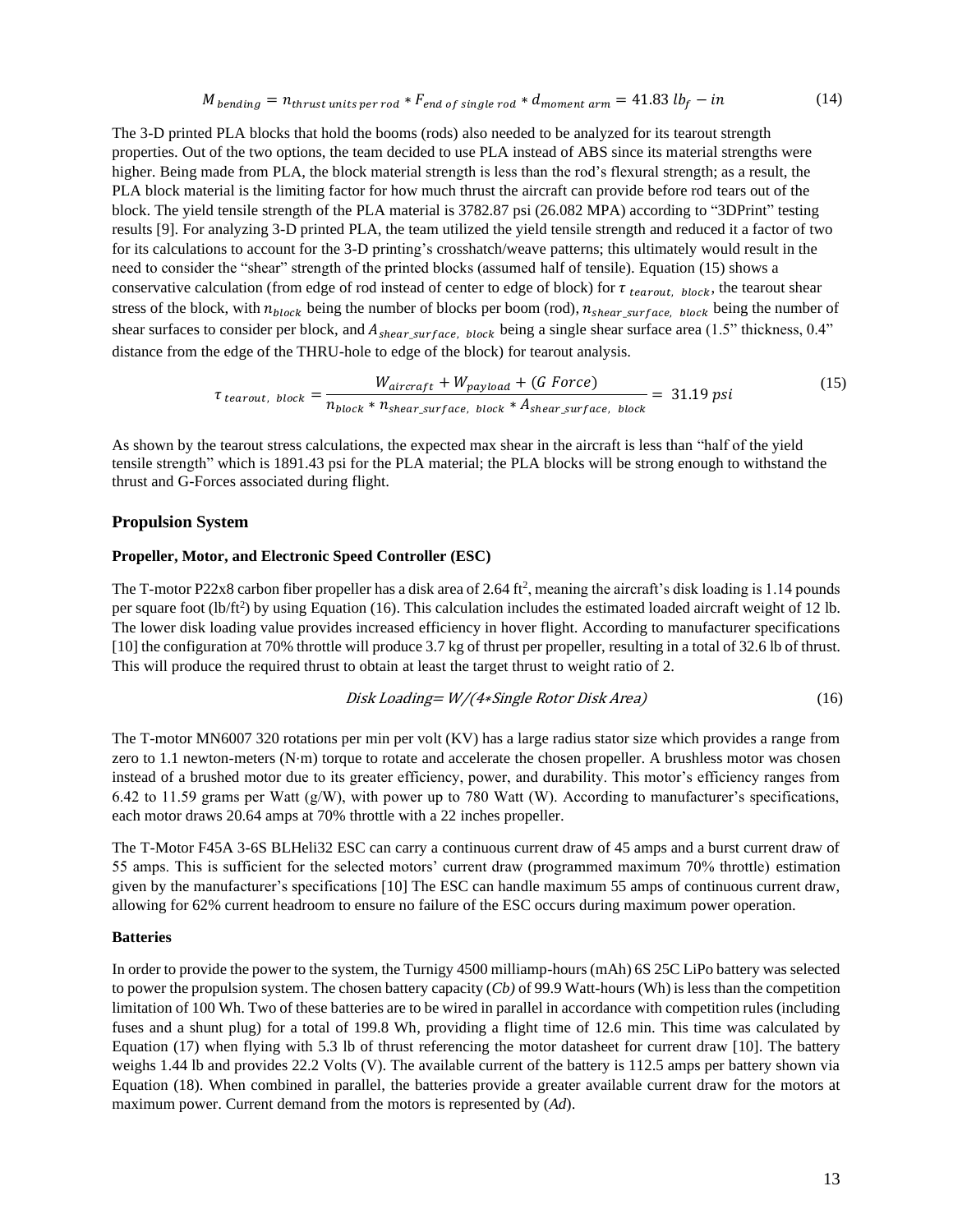## Flight Time  $(mins)=(Cb)/(Ad)*(60 min)$  (17)

#### Battery Available Current=(C\_rating)∗(Cb) (18)

As required by competition rules, a separate battery was selected for the flight controller and certain avionic components. The flight controller battery was chosen to be a Turnigy 450 mAh 3s 60 C-rating (C) LiPo battery. Weighing 0.112 lb, the battery provided an energy density of 97.94 Watt-hour per kilogram (Wh/kg). Based on PixHawk's 2.5 W power consumption, the battery will give the flight controller 2 hours of operation, which is well above the required maximum flight time of 10 min. This will provide full avionics capability for an extended period when the aircraft is idled, such as for testing or for mission preparation.

#### **Servo**

The Hexfly 25KG High Torque Waterproof Servo's purpose is to rotate the forward motor arm. This servo provides a torque of 2.1 N⋅m at 5 V of power which will be used with a gearing system to rotate the forward motor arms in flight.

### **Avionics**

#### **Flight Controller**

A major scoring objective was to utilize a flight controller to have a stable and assisted flight for both manual and autonomous operations. The PixHawk 4 flight controller provides a platform to use for autonomous flight mission planning. The flight controller's wide selection of external aiding sensors allowed for various data from each accessory to be received; the Global Positioning System (GPS), compass, Light Detection and Ranging (LIDAR), telemetry, and airspeed sensor allow for an accurate autonomous mission.

For external data, the LIDAR, airspeed, GPS, and compass data are each measured with a Garmin LIDAR, a Holybro Airspeed Sensor, and a Neo M8N GPS. The airspeed data will be utilized to support the tilt rotor mechanism. The data from the LIDAR will be utilized to support autonomous landing and take-off and assist with isolation from the ground effect produced by the propellers when flying close to the ground.

### **Telemetry and Radio Control (RC)**

Using the DSMX protocol in the 2.4 gigahertz (GHz) frequency, the aircraft's radio control system consists of the Spektrum RC transmitter paired with a Spektrum DSMX receiver. The use of a different frequency from the telemetry link will help prevent radio-frequency interference. A DSMX SRXL2 serial receiver with telemetry will be used for up to 20 channels of control and mixing.

Telemetry data is transmitted using the Holybro Micro Transceiver Telemetry Radio Set on the 915 megahertz (MHz) frequency band using 100 milliwatts (mW) of power via Mavlink for PC ground control and display. Frequencyhopping spread spectrum aids with noisy radio frequency environments.

#### **First Person View system (FPV)**

For manual maneuverability, it is difficult to control an aircraft's line of sight due to the aircraft's tilt rotor mechanism. An FPV system's camera aids onboard controls using a camera so the pilot can see altitude, movement, and essential telemetry data of the aircraft. A visual observer (VO) is required to be present with the remote pilot in command for situational awareness. The FatShark HDO2 FPV goggles were chosen to be used by the team in conjunction with diversity patch and circular antennas to ensure strong video signal reception.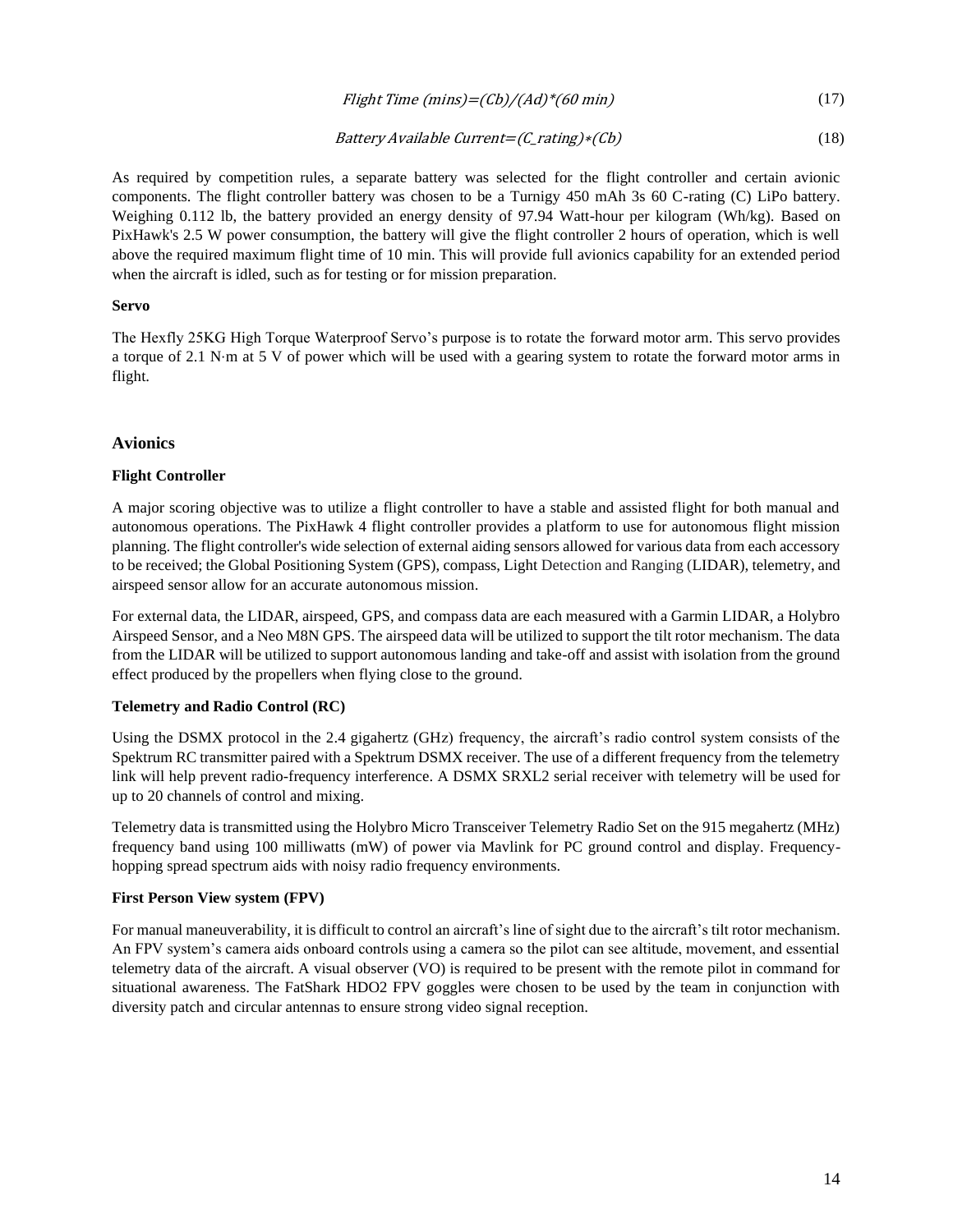

Figure 10: PDB/Power module diagram



Figure 11: Pixhawk 4 flight controller diagram

### **Software**

A Pixhawk 4 flight controller (PX4) is needed for the aircraft stability and control, with or without autonomous control programming. For the autonomous flight challenge, the software needed to be the primary control method for executing the autonomous mission plan. For manual flight, the PX4 interprets remote control signals and sends new throttle signal to the motors. There is currently no existing firmware that fully supports the team's aircraft tilt rotor design, and the team had to implement further code to accommodate the aircraft's control and autonomy aspects. Without the customized PX4 software implemented, the aircraft would act like a standard quadcopter and not take full advantage of the fixed wing design to provide maximum lift at an optimal speed.

The PX4 can be configured to a custom airframe to suit the aircraft. The approach to the team's software design was to combine aspects of both multi-rotor and fixed-wing airframe software to help achieve tilt rotor transition (varying tilt rotor angle) as well as autonomy. Within the current PX4 software, the team chose the "VTOL-Tilt rotors" configuration, which combines multi-rotor and fixed-wing aspects, to support tilt rotor transition. The PX4 software also helps the pilot transition from vertical to horizontal flight and vice versa; the software then inputs rates (radio input) to the "VTOL attitude controller" and transposes data to the mixer. Custom PX4 mixer code is then used for stability purposes to allocate the amount of thrust and motor/propeller tilt from the servo. The mixer code also helps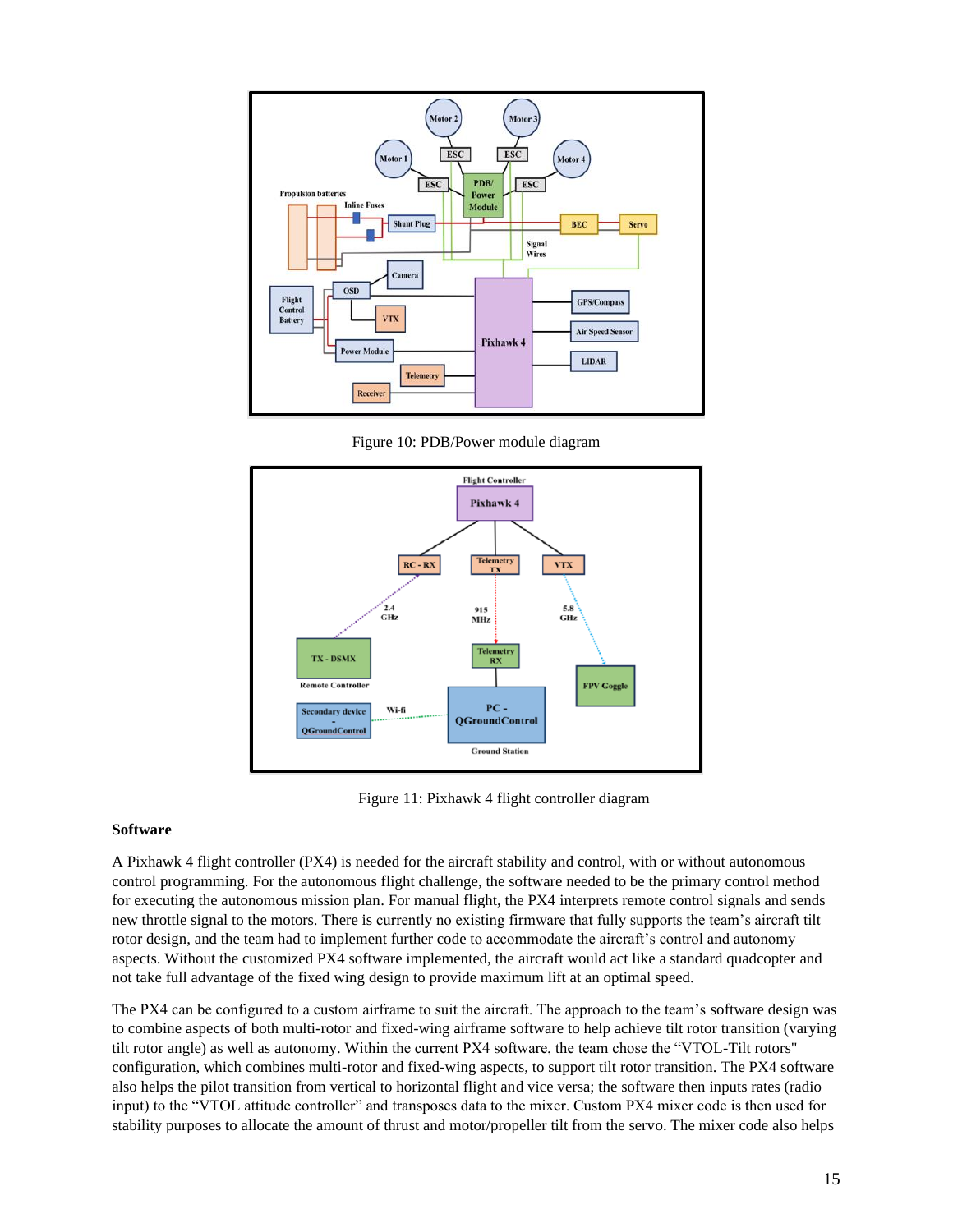dampen and adjust gains so that the system is stable rather than becoming unstable. The tilt rotor mixer incorporates the control allocation matrices to compensate for the loss of vertical thrust from the varying-angled tilt rotors, resulting in the need for an increase in motor power.

To test the aircraft virtually, the modified code and configuration is simulated in Gazebo which can be used with Software-in-the-Loop (SITL) to simulate tilt rotor configurations and the autonomous mission plan. QGroundControl is used to configure the drone, as well as to upload the mission plan. The Gazebo simulation then sends simulated flight data to the running SITL. After inputting data such as the attitude setpoint, flight mode, test density, weight, and geometry of the aircraft into the Gazebo, the team assessed the simulation to further analyze the aircrafts' flight performance for the mission plan, adjusting inputs and tunings as needed in an iterative design process.

#### **Mission Performance**

#### **Lift and Drag Performance**

When the aircraft is in forward flight, the total lift and drag forces can be estimated by Equations (19) and (20), where L represents the lift force and D represents the drag force. W is the aircraft weight.

$$
L = W = L_{rotors} + L_{wing} = T_{v,rotors} + \frac{1}{2} \rho v^2 S_{wing} C_{L,wing}
$$
\n(19)

$$
D = T_{h,rotors} = D_{fuselage} + D_{wing} = \frac{1}{2} \rho v^2 (S_{fuselage} C_{D,fuselage} + S_{wing} C_{D,wing})
$$

Because the wing is installed on the aircraft at 8 degrees, the expected wing lift coefficient will be 1.3, and the wing drag coefficient will be 0.025 from Figure 7. These figures were generated for the wing design using the software package XFLR5. Given the fuselage geometry, the drag coefficient is calculated to be 0.3 [11]. The horizontal thrust required for flight at 40 ft/s (equivalent to drag at that speed) is estimated as 2.0 lb. Similarly, the expected wing lift will be 5.5 lb, so the rotors will need to produce a total of 6.5 lb of vertical lift. This estimation shows that the designed wing provides a significant reduction in the required vertical thrust of the rotors, as a quadcopter would be required to produce 12 lb of vertical thrust in addition to a horizontal thrust with a wingless configuration.

#### **Maneuverability Performance**

There are a total of 4 takeoff and landing operations within the maneuverability course, and 1354 ft of horizontal distance must be covered. Using times estimated in the model, the estimated total time to complete the course can be calculated. With the previously calculated takeoff and landing times of 0.7 s and 10 s respectively, the time to complete comes to 76.7 s.

$$
4(0.7 s + 10 s) + \frac{1354 ft}{\left(\frac{40 ft}{s}\right)} = 76.7 s
$$

#### **Endurance Performance**

Assuming a generous turning radius of 50 ft, the aircraft must cover a distance of 1,114 ft per lap of the endurance course. The lap time can be calculated to be 38.6 s per lap. With this lap time the number of full laps that can be completed within the allotted 10 min is 15 laps.

$$
(0.7 s + 10 s) + \frac{1114 ft}{\left(\frac{40 ft}{s}\right)} = 38.6 s
$$

$$
\frac{600 s}{(38.6 \frac{s}{lap})} = 15.5 \text{ laps}
$$

(20)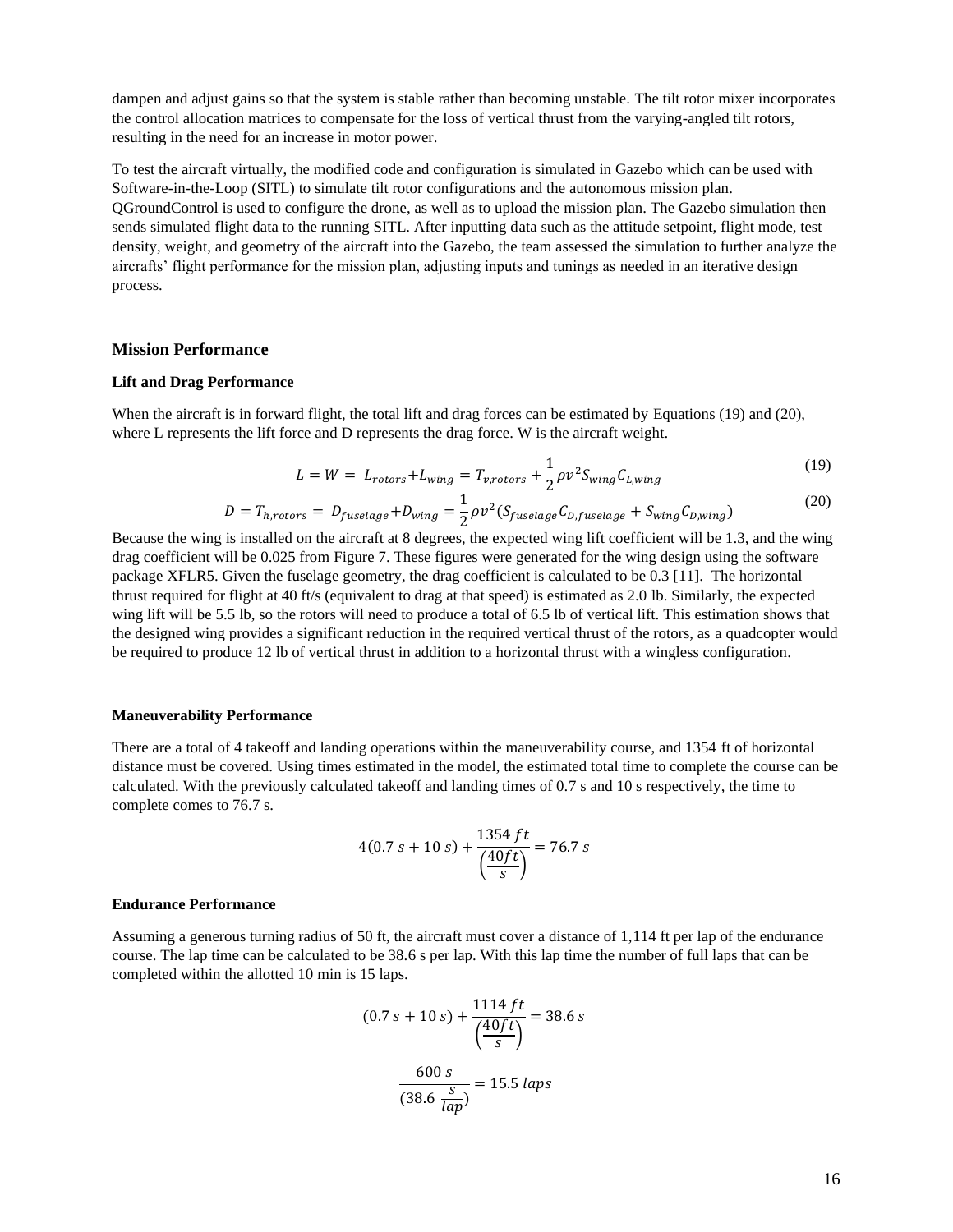**Drawing Package**



Figure 12: Engineering drawing of aircraft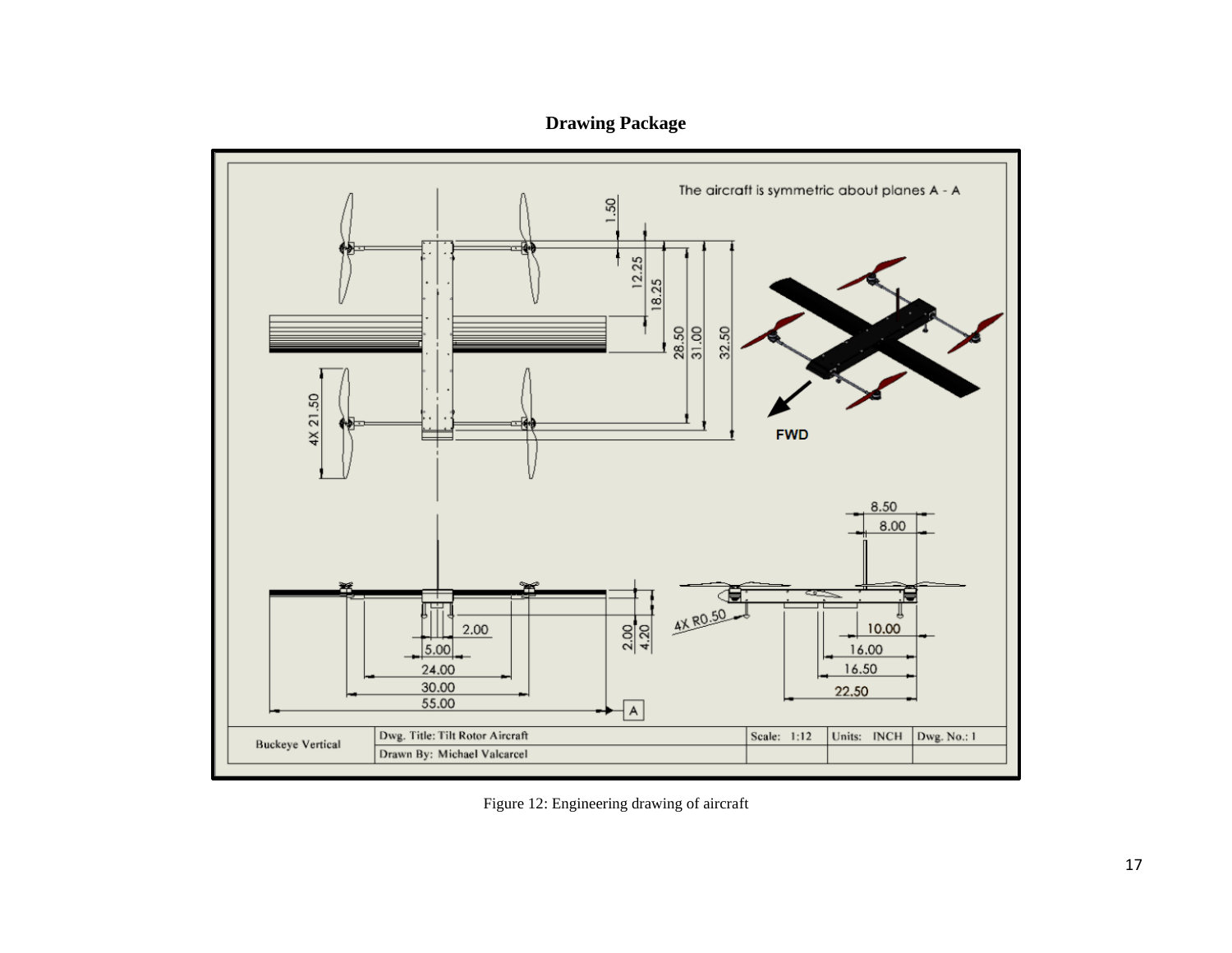|                               | 15                            |               |                                   |                                          |                     |                        |                 |                         |                                |
|-------------------------------|-------------------------------|---------------|-----------------------------------|------------------------------------------|---------------------|------------------------|-----------------|-------------------------|--------------------------------|
|                               |                               |               | <b>ITEM</b>                       |                                          | <b>PART NUMBER</b>  |                        |                 | MATERIAL                | QTY.                           |
|                               |                               |               | $\mathbf{1}$                      | MOTOR_BLOCK                              |                     |                        |                 | <b>PLA</b>              | $\overline{4}$<br>$\mathbf{1}$ |
|                               |                               | 14            | $\overline{2}$                    |                                          | TOP_PLATE_UPDATED   |                        |                 | <b>DELRIN</b>           |                                |
|                               |                               |               | 3                                 | SPACER<br><b>ALUMINUM</b>                |                     |                        |                 | 10                      |                                |
|                               |                               |               | $\pmb{4}$                         | SIDE_WALL                                |                     |                        | <b>DELRIN</b>   |                         | $\overline{2}$                 |
| 17                            |                               |               | 5                                 | <b>BEARINGS</b><br><b>ALUMINUM</b>       |                     |                        |                 | 8                       |                                |
|                               |                               | 6             |                                   | <b>CARBON FIBER</b><br>45_INCH_WING_BOOM |                     |                        |                 | $\mathbf{I}$            |                                |
| 3                             |                               | 10)           | $\overline{7}$                    | <b>SCREWS</b>                            |                     | <b>STAINLESS STEEL</b> |                 | $\overline{2}$          |                                |
|                               |                               | $\mathcal{P}$ | 8                                 |                                          | 27.5_INCH_MOTOR_BOO |                        |                 | <b>CARBON FIBER</b>     | $\overline{2}$                 |
|                               | 5                             | 9             | 9<br>MOTORMOUNTV2                 |                                          |                     | <b>PLA</b>             |                 | $\overline{\mathbf{4}}$ |                                |
| 8                             |                               |               | 10                                | <b>T-MOTOR MN4012-13</b>                 |                     |                        | <b>ALUMINUM</b> |                         | $\overline{4}$                 |
|                               |                               |               | 11                                | <b>WING</b>                              |                     | <b>FOAM</b>            |                 | $\overline{2}$          |                                |
|                               |                               |               | 12                                | BATTERY                                  |                     | <b>PLASTIC</b>         |                 | $\overline{2}$          |                                |
| 11<br>$\left[13\right]$<br>16 |                               |               | 13                                | <b>NOSE</b>                              |                     |                        | <b>FOAM</b>     |                         | L                              |
|                               |                               |               | 14                                | <b>BOTTOM_PLATE</b>                      |                     |                        | <b>DELRIN</b>   |                         | $\mathbf{1}$                   |
|                               |                               |               | 15                                | 21.5"_PROPELLER                          |                     | <b>CARBON FIBER</b>    |                 | 4                       |                                |
|                               |                               |               | 16                                | LANDINGGEAR                              |                     | ALUMINUM               |                 | $\overline{4}$          |                                |
|                               |                               |               | 17                                | SHUNT_PLUG                               |                     | <b>PLA</b>             |                 | $\mathbf{I}$            |                                |
|                               |                               |               | SERVO_ASSEMBLY<br>18              |                                          | <b>ALUMINUM</b>     |                        | $\mathbf{1}$    |                         |                                |
|                               |                               |               | 19                                | LINKAGE_PART_1                           |                     |                        | <b>ALUMINUM</b> |                         | $\overline{2}$                 |
|                               |                               |               | 20                                | LINKAGE_PART_2                           |                     | ALUMINUM               |                 | $\mathbf{1}$            |                                |
| <b>Buckeye Vertical</b>       | Dwg. Title: BILL OF MATERIALS |               | Scale: 1:12<br><b>Units: INCH</b> |                                          |                     | Dwg. No.: 2            |                 |                         |                                |
| Drawn By: MICHAEL VALCARCEL   |                               |               |                                   |                                          |                     |                        |                 |                         |                                |

Figure 13: Engineering drawing of structural arrangements with bill of materials



Figure 14: Isometric view of systems layout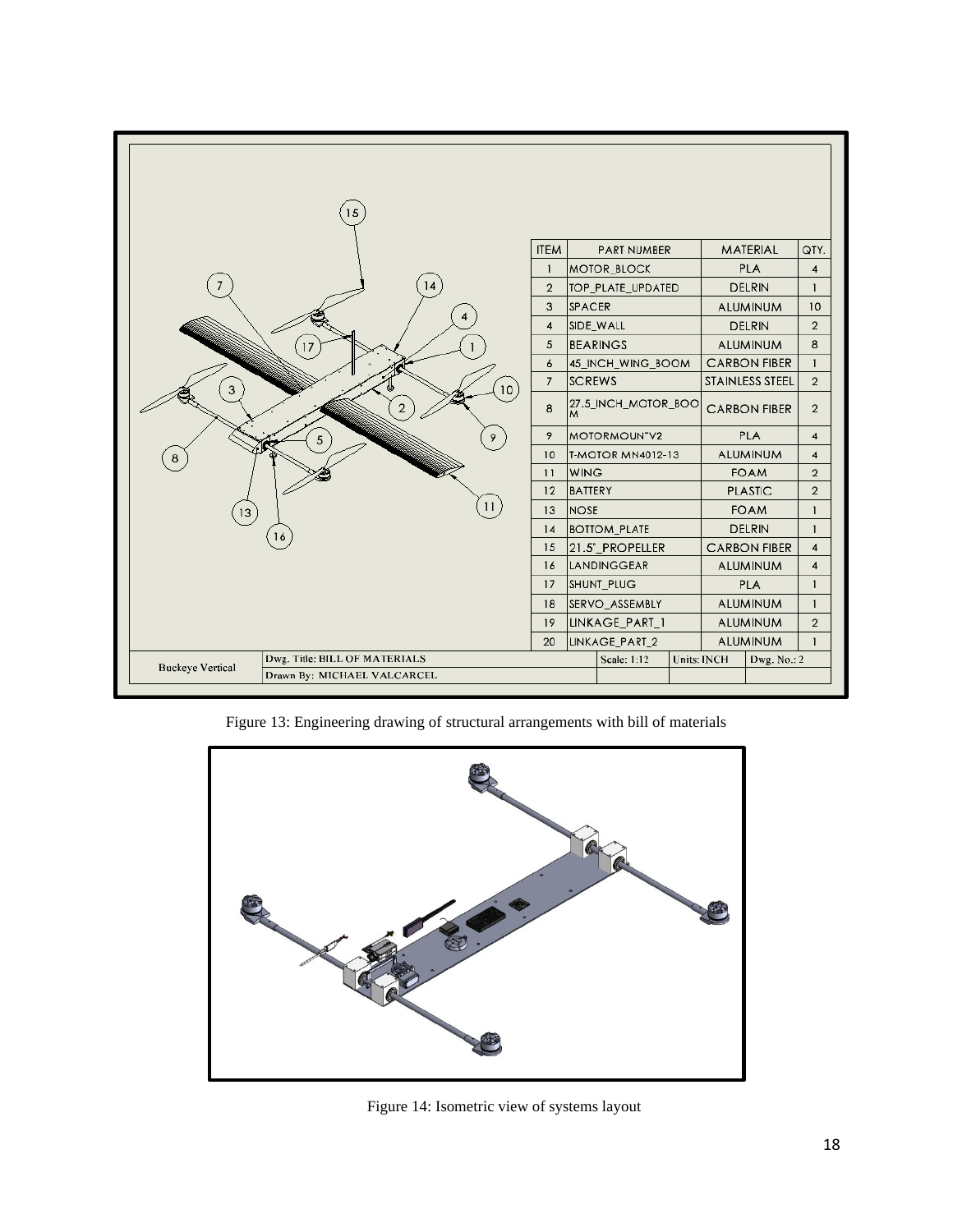# **Fabrication Methods**

Several leading manufacturing techniques were considered in the planning of the aircraft fabrication process. These manufacturing techniques include laser cutting, 3-D printing, workshop tooling, plexiglass prototyping, hot wire foam cutting, and soldering. Laser cutting was considered for its precision while having power to cut through the materials utilized.

## **Fuselage**

The G-10/FR4 plates were cut using a CNC machine. These cut locations were given to the CNC machine by a drawing file, so the cuts very precisely matched the CAD design. This reduced the potential for human error and gave clean cuts for the fabrication of the fuselage.

A 3-D printer printed parts and brackets that were not purchasable. Some printed parts include brackets to hold the batteries under the aircraft, blocks made to hold the four ball bearings for the rods, and motor mounts. 3-D printing is a relatively cheap and easy way to produce parts quickly and reduced time needed to implement a design change.

Common shop tools such as circular saw, drill press, and band saw will be used for assembly of the aircraft. The prototype fuselage plate will be made from plexiglass rather than G-10/FR4 because it is cheap and easy to mark and cut. This layout allows for planning and marking of where cuts will be and where components would go without damaging the final fuselage. Once everything is marked out on the plexiglass, the final fuselage components are cut out and put together.

## **Wing**

The wing is constructed from an airfoil shaped foam cutout, and then sandwiched between two layers of composite hardened with resin. A foam core wing wrapped in composite provides comparable strength to molded composite wing for much less time, cost, and complexity. For this build process, the first step is to cut the wing shape out of foam. Since foam had to be cut, research into hot wire cutting was made to ensure smooth clean cuts were made on the foam so the carbon fiber can easily be applied.

# **Electronics**

Soldering would be used to facilitate connection between the electronic components. A soldering iron and metal solder are used when soldering. The soldering iron melts the solder to create a conductive connection between two electrical conductors, in the form of wires, connectors, or copper pads.

# **Materials**

The materials chosen for the aircraft were weighted against other possible candidates and were picked primarily by comparing strength with density, as well as the cost. The rods of the aircraft for the motors and the wing spar will be made of carbon fiber. Carbon fiber was picked over aluminum due to it being much lighter [12] while still having a good amount of strength and stiffness [13].

The blocks that that hold the carbon fiber motor booms are 3-D printed from PLA. Though Delrin Blocks would be stronger and were initially a part of the design, they are much heavier than the 3-D printed blocks and harder to fabricate.

It was determined that the body of the aircraft is made from G-10/FR4 over carbon fiber due to them being very similar in properties but G-10/FR4 is much cheaper than carbon fiber. G-10/FR4 is made by stacking multiple layers of glass cloth and then soaking in epoxy resin. It is then cured under heat and pressure to make highly durable sheets. The use and benefits of G-10/FR4 are described in more detail on reference website [14].

The wing composite material is a carbon fiber weave. Carbon fiber is made by weaving together small fibers that are mostly comprised of carbon atoms. This results in a very lightweight material that is very strong and stiff, which are crucial characteristics when creating a durable and strong wing.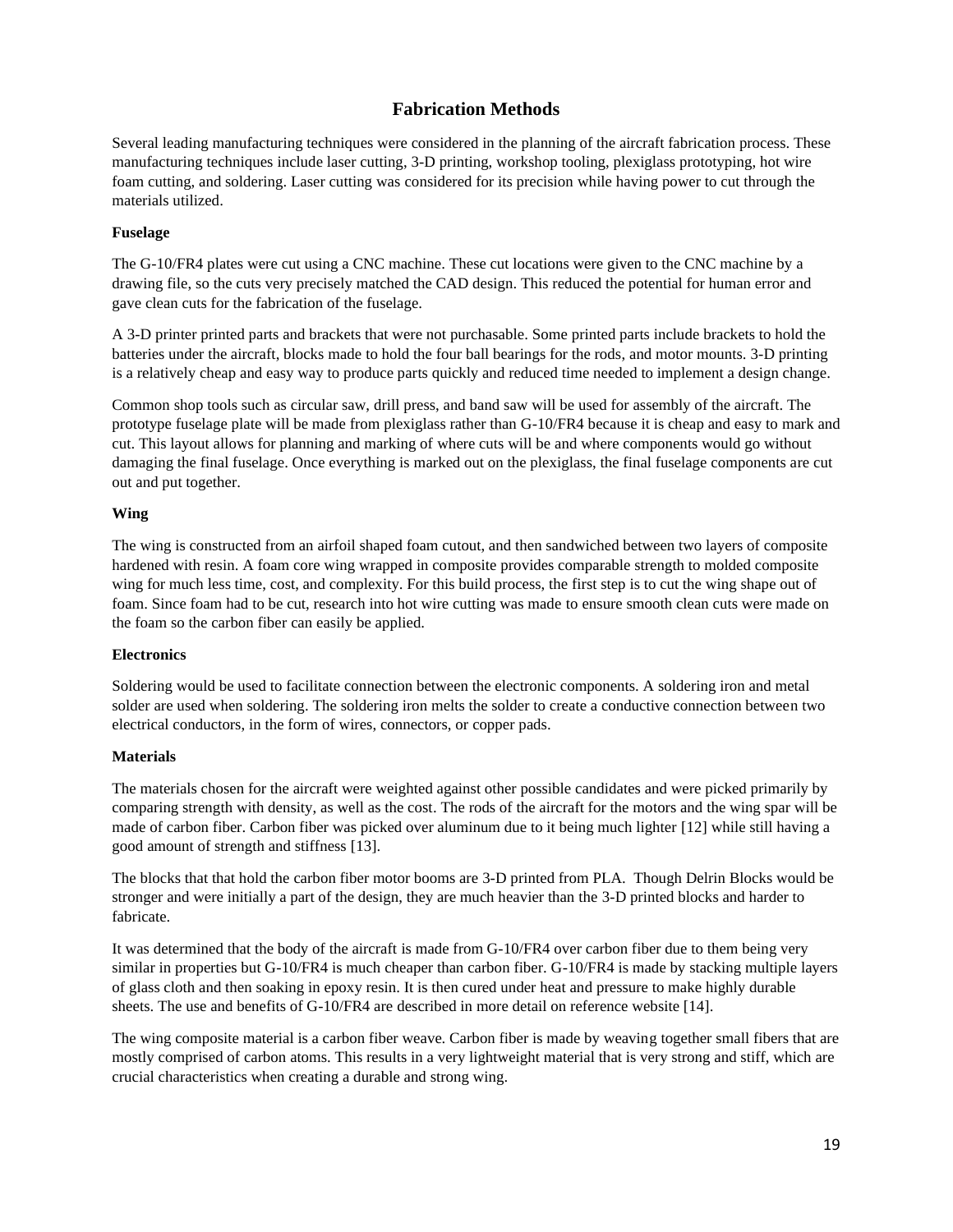## **Test Plan**

A system operational test will be performed without the propellers attached to verify that all systems perform as expected. This includes checking the accuracy of the LIDAR sensor, verifying the motors spin in the right direction, ensuring the telemetry readings are correct, and FPV radio frequencies are set properly. A range test for the primary control signal, telemetry signal, and FPV signal will be performed. For the range test, the aircraft should have stable telemetry, video, and control signal in all orientations at least 1000 ft away from the ground station. This is assessed by carrying the aircraft to this distance (still with propellers removed for safety). Signal strength can be assessed via the received signal strength indicator (RSSI) by recording flight computer data and by viewing video through FPV goggles.

After the system operational test is successful, a flight test will be performed. The first will be a simple hover to verify stability. The aircraft should be able to remain in one place, without the center drifting out of a 6 ft diameter circle for one min in winds less than 18 mph (a moderate breeze, according to the Beaufort wind estimation scale). This will be followed by a flight without tilting the forward motors. In this configuration, the aircraft will fly at least 600 ft away from the ground station to again verify stability of control, video, and telemetry signals. After success in the preceding test, the forward motors will be tilted and an attempt to reach 40 ft/s will be made.

For final testing, an approximation of the endurance and maneuverability courses will be used to attempt the missions. Additionally, an autonomous flight will be made to verify successful operation of the autonomous mission programming. All flight tests will be performed in conformance with all 14CFR Part 107 regulations and all other relevant laws. The pilot will have a spotter at all times. Data from the tests will be recorded on the flight computer for analysis.

# **Flight Test Results**

The team was only able to begin working in-person towards the end of February due to COVID-19 restrictions on campus. Despite limited in-person meetings this competition season, the team will continue to build the aircraft after the FTR is submitted and iterate on the design. Below are steps that the team would have taken towards documenting and utilizing flight test results.

Three sets of flight tests will be used for validation of the aircraft and its subsystems. The first set will serve as an extension of the individual static tests. Hover tests and forward flight tests will be used to demonstrate the proper performance of the propulsion and electrical systems. Stability and control of the aircraft will be observed during turn tests, and takeoff/landing tests when the transition from vertical to forward flight occurs. These tests will be used to tweak different components of the aircraft.

The next set of test flights will focus on payload directed flights. Payload weight will be increased while the aircraft's flight ability was monitored to identify the maximum payload capacity amidst maintaining the aircrafts flight characteristics. This will provide the maximum payload fraction for the competition.